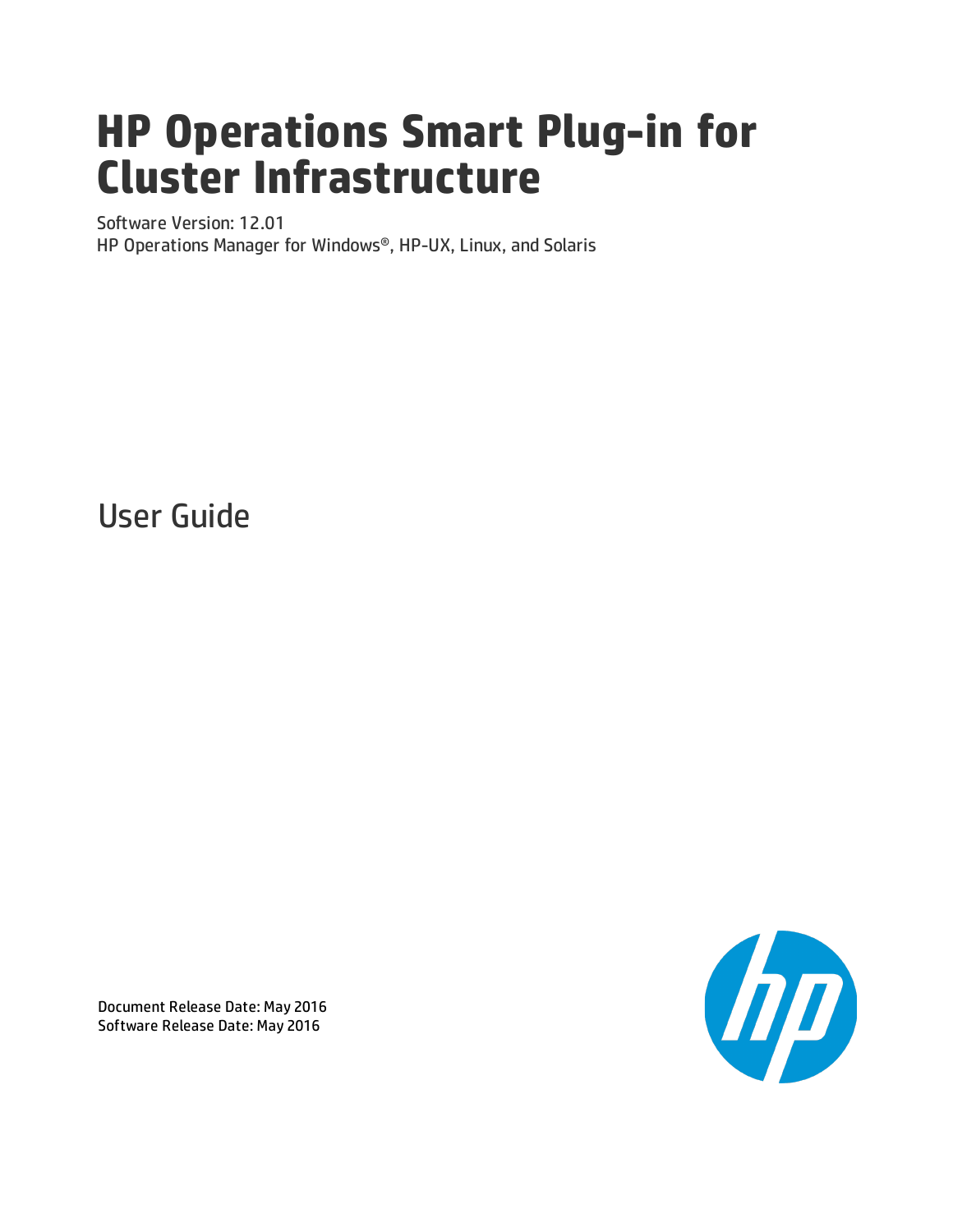### Legal Notices

#### **Warranty**

The only warranties for HP products and services are set forth in the express warranty statements accompanying such products and services. Nothing herein should be construed as constituting an additional warranty. HP shall not be liable for technical or editorial errors or omissions contained herein.

The information contained herein is subject to change without notice.

#### Restricted Rights Legend

Confidential computer software. Valid license from HP required for possession, use or copying. Consistent with FAR 12.211 and 12.212, Commercial Computer Software, Computer Software Documentation, and Technical Data for Commercial Items are licensed to the U.S. Government under vendor's standard commercial license.

#### Copyright Notice

© Copyright 2011-2016 Hewlett-Packard Development Company, L.P.

#### Trademark Notices

Adobe™ is a trademark of Adobe Systems Incorporated.

Microsoft® and Windows® are U.S. registered trademarks of the Microsoft group of companies.

UNIX® is a registered trademark of The Open Group.

### Documentation Updates

The title page of this document contains the following identifying information:

- Software Version number, which indicates the software version.
- Document Release Date, which changes each time the document is updated.
- Software Release Date, which indicates the release date of this version of the software.

To check for recent updates or to verify that you are using the most recent edition of a document, go to: **https://softwaresupport.hp.com**

This site requires that you register for an HP Passport and sign in. To register for an HP Passport ID, go to: **https://hpp12.passport.hp.com/hppcf/createuser.do**

Or click the **the Register** link at the top of the HP Software Support page.

You will also receive updated or new editions if you subscribe to the appropriate product support service. Contact your HP sales representative for details.

### **Support**

Visit the HP Software Support Online web site at: **https://softwaresupport.hp.com**

This web site provides contact information and details about the products, services, and support that HP Software offers.

HP Software online support provides customer self-solve capabilities. It provides a fast and efficient way to access interactive technical support tools needed to manage your business. As a valued support customer, you can benefit by using the support web site to:

- Search for knowledge documents of interest
- Submit and track support cases and enhancement requests
- Download software patches
- Manage support contracts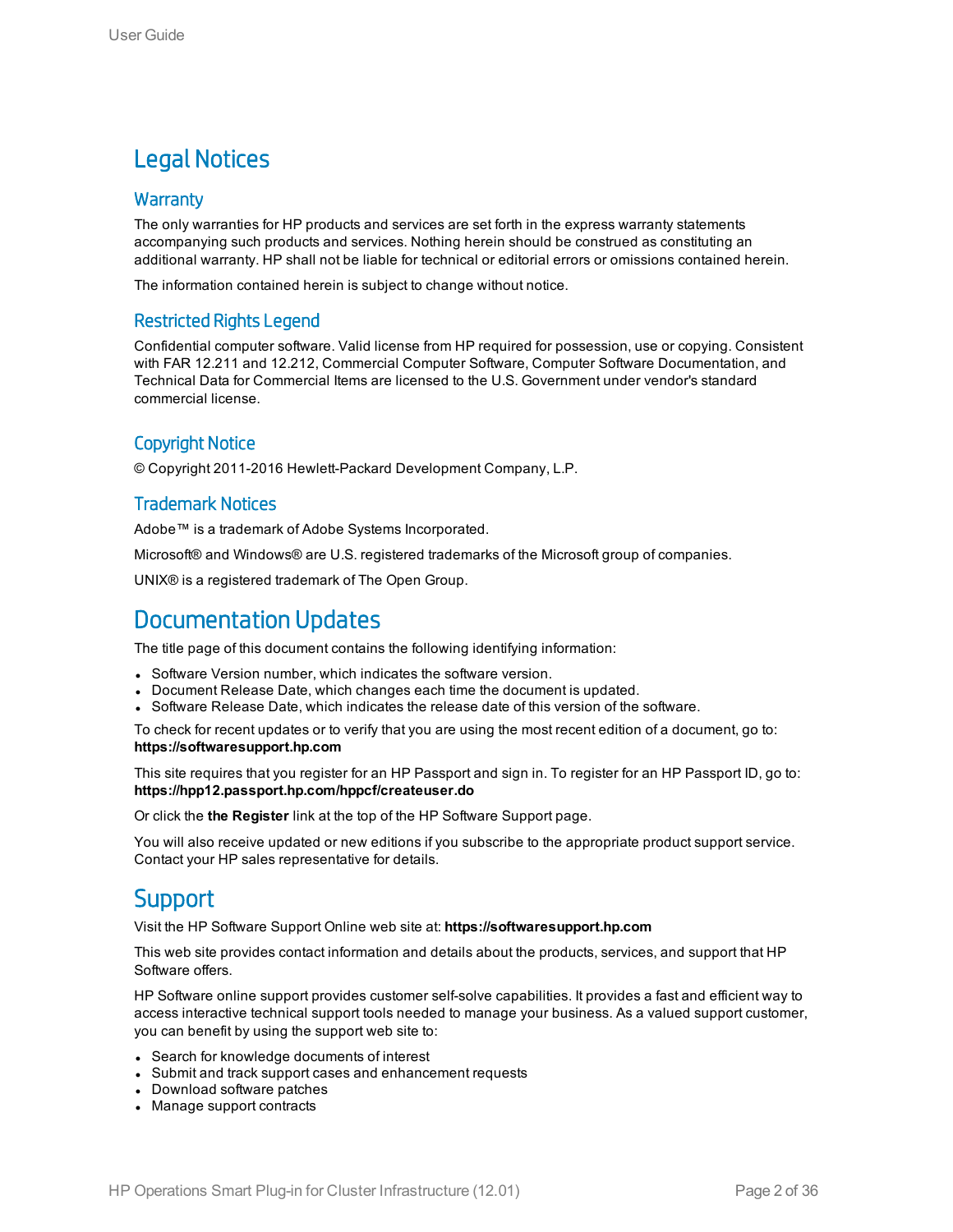- Look up HP support contacts
- Review information about available services
- Enter into discussions with other software customers
- Research and register for software training

Most of the support areas require that you register as an HP Passport user and sign in. Many also require a support contract. To register for an HP Passport ID, go to:

#### **https://hpp12.passport.hp.com/hppcf/createuser.do**

To find more information about access levels, go to:

#### **https://softwaresupport.hp.com/web/softwaresupport/access-levels**

**HP Software Solutions Now** accesses the HPSW Solution and Integration Portal Web site. This site enables you to explore HP Product Solutions to meet your business needs, includes a full list of Integrations between HP Products, as well as a listing of ITIL Processes. The URL for this Web site is **http://h20230.www2.hp.com/sc/solutions/index.jsp**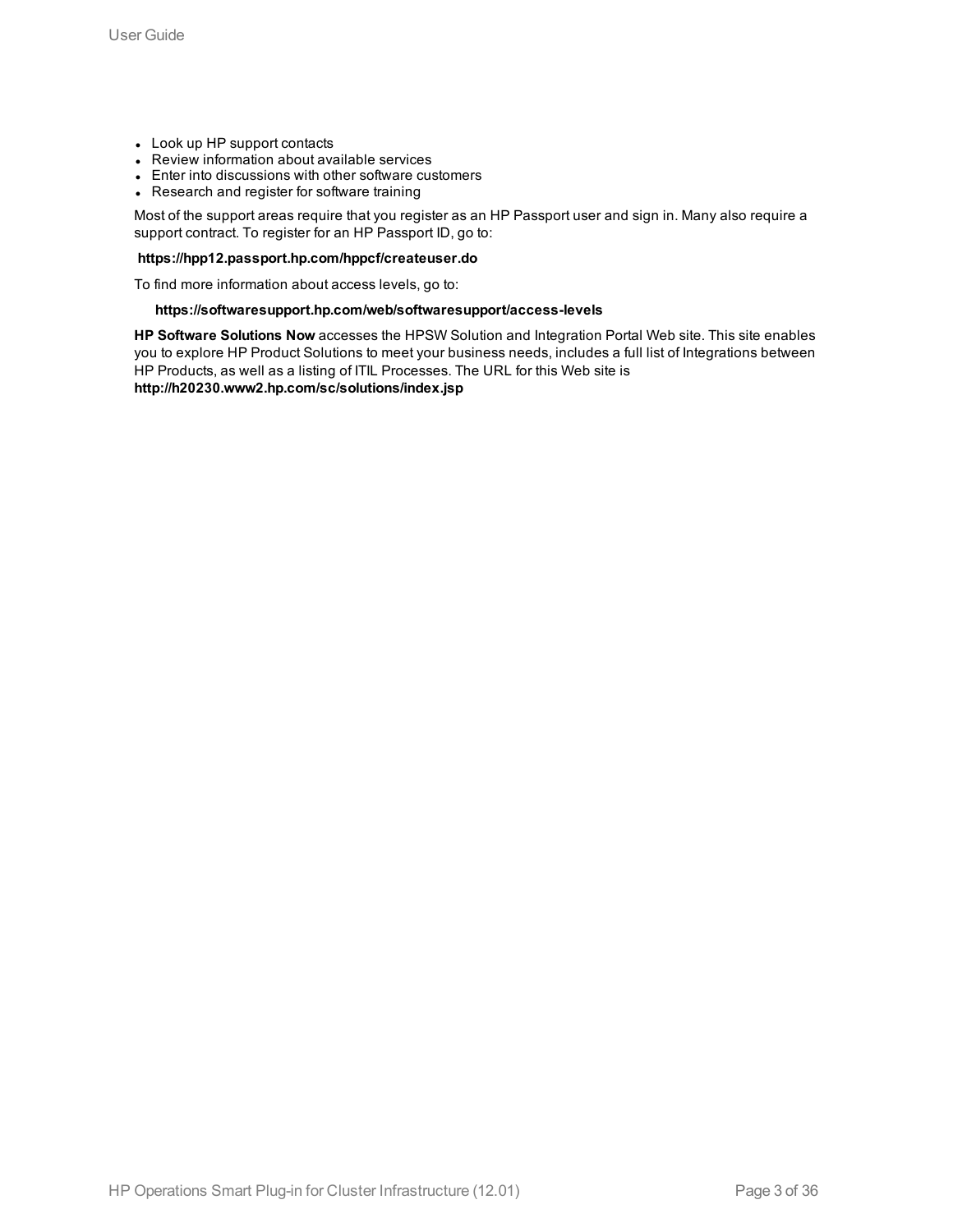# **Contents**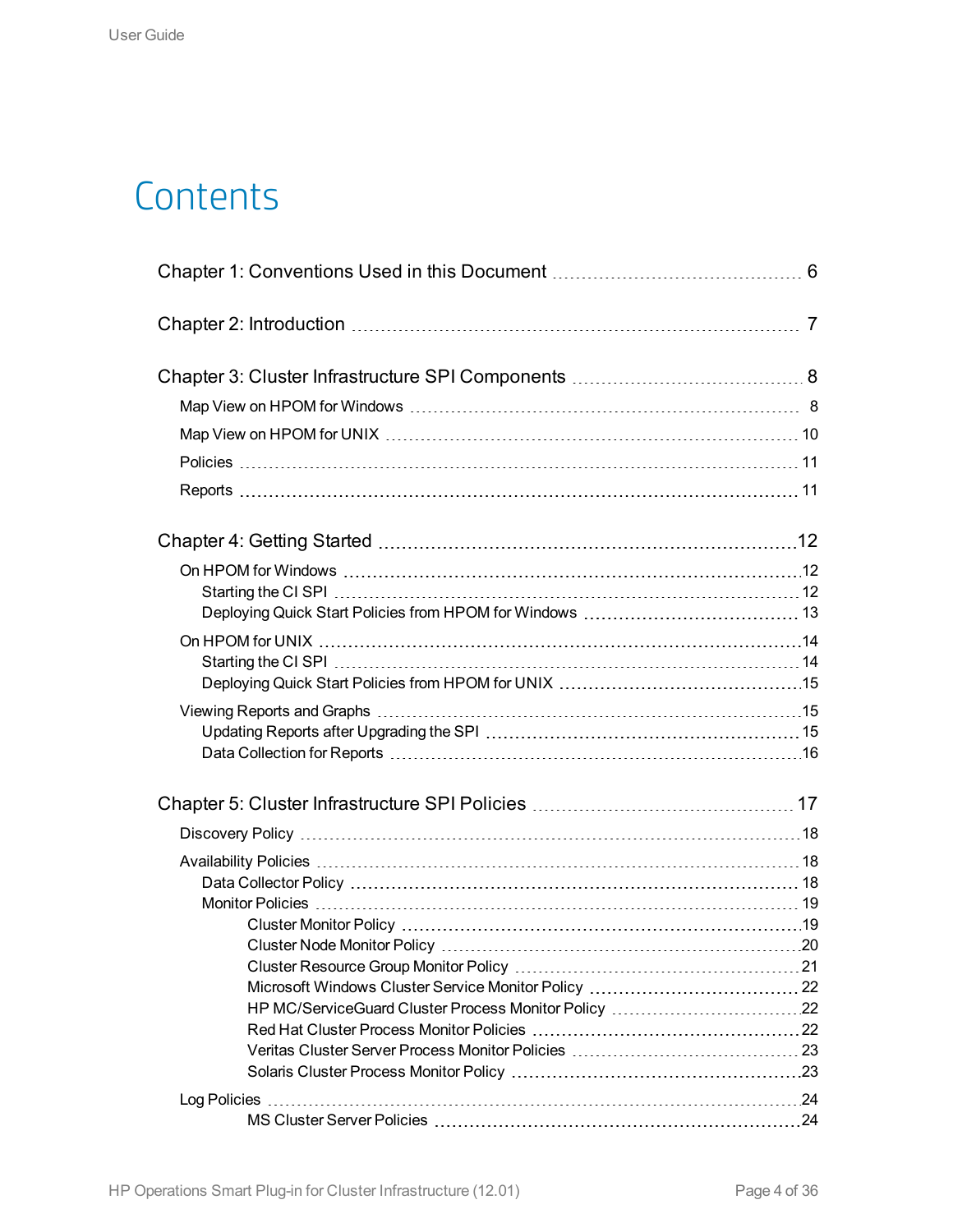| -24              |
|------------------|
|                  |
| 25               |
|                  |
|                  |
|                  |
| .32 <sub>0</sub> |
| .36              |
|                  |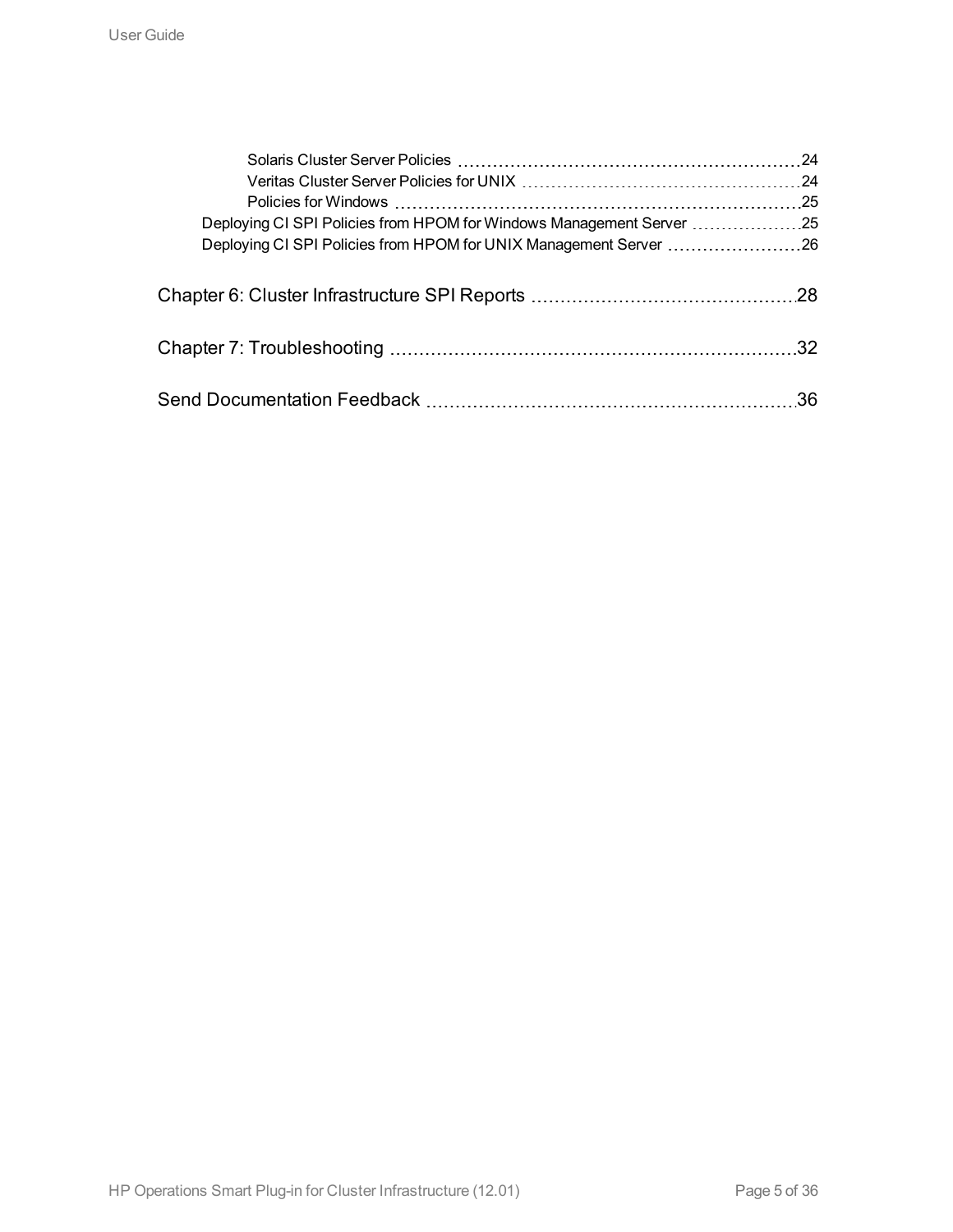# <span id="page-5-0"></span>Chapter 1: Conventions Used in this Document

The following conventions are used in this document.

| <b>Convention</b>              | <b>Description</b>                                                                                    |
|--------------------------------|-------------------------------------------------------------------------------------------------------|
| <b>HPOM</b> for<br><b>UNIX</b> | HPOM for UNIX is used in the document to imply HPOM on HP-UX, Linux, and<br>Solaris.                  |
|                                | Wherever required, distinction is made for a specific operating system as:                            |
|                                | HPOM on HP-UX                                                                                         |
|                                | <b>HPOM on Linux</b>                                                                                  |
|                                | <b>HPOM</b> on Solaris                                                                                |
| Infrastructure<br><b>SPIS</b>  | HP Operations Smart Plug-ins for Infrastructure. The software suite includes three<br>Smart Plug-ins: |
|                                | HP Operations Smart Plug-in for Systems Infrastructure                                                |
|                                | HP Operations Smart Plug-in for Virtualization Infrastructure                                         |
|                                | HP Operations Smart Plug-in for Cluster Infrastructure                                                |
| SI SPI                         | HP Operations Smart Plug-in for Systems Infrastructure                                                |
| VI SPI                         | HP Operations Smart Plug-in for Virtualization Infrastructure                                         |
| CI SPI                         | HP Operations Smart Plug-in for Cluster Infrastructure                                                |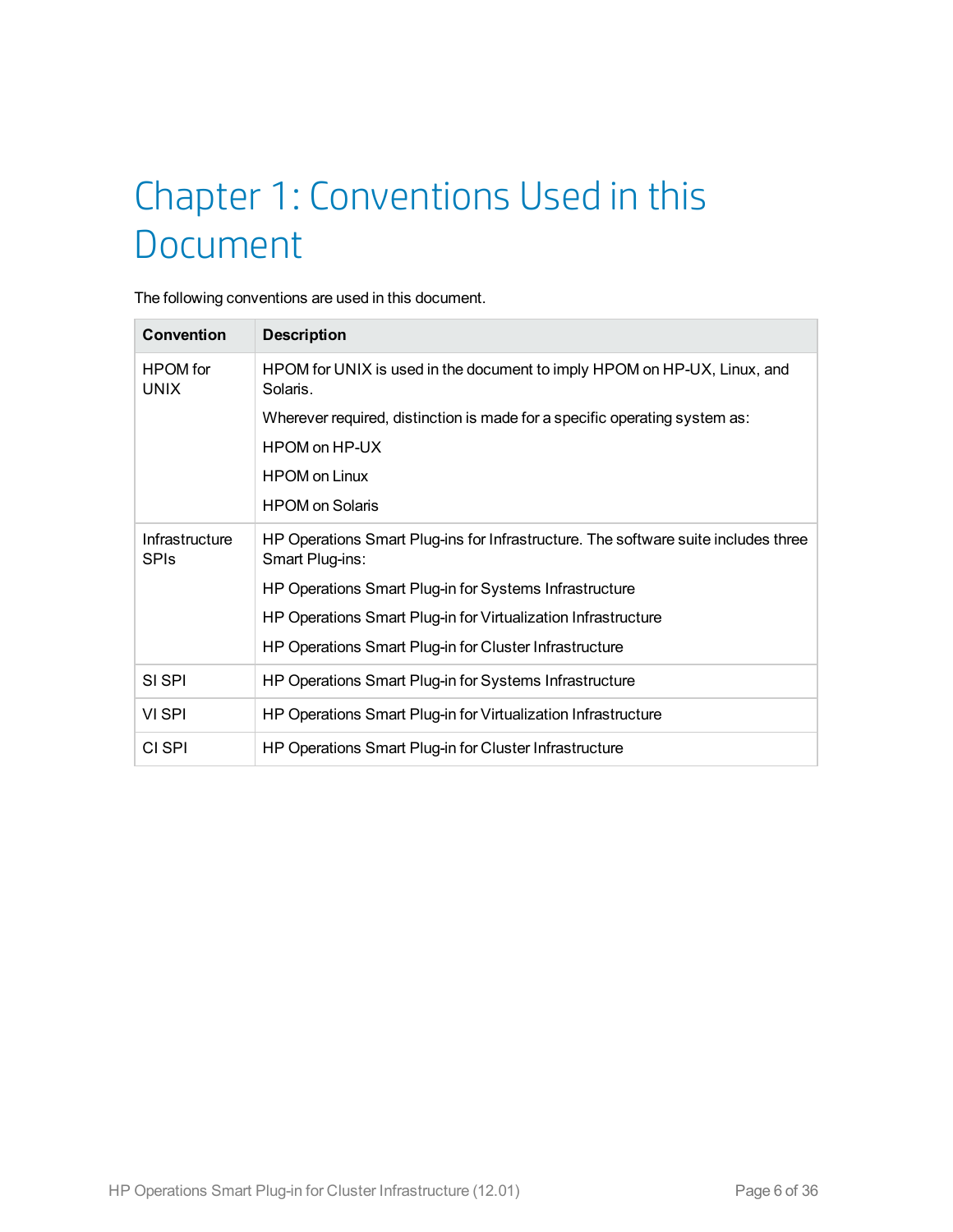# <span id="page-6-0"></span>Chapter 2: Introduction

The Smart Plug-in for Cluster Infrastructure (CI SPI) helps you monitor high availability (HA) cluster infrastructure on the network. The HA clusters are created to ensure the service availability specially for business critical applications and services. The HA clusters have redundant nodes. This redundancy provides high availability of services by eliminating single points of failure. The CI SPI helps to monitor and analyze the availability and state of cluster components such as cluster nodes and cluster resource groups, along with the process and services running on them.

The CI SPI is a part of the HP Operations Smart Plug-ins for Infrastructure suite (Infrastructure SPIs). The other components in the suite include the Virtualization Infrastructure Smart Plug-ins (VI SPI), the Systems Infrastructure Smart Plug-ins (SI SPI), the Report pack, and the Graph pack. Installation of the SI SPI is mandatory while installing the CI SPI.

**Note:** HP Reporter 4.0 is supported on 64-bit Windows operating system.

The CI SPI integrates with other HP software products such as the HP Operations Manager (HPOM), HP Reporter, and Embedded Performance Component (EPC) of HP Operations Agent. The integration provides policies, tools, and the additional perspective of Service Views.

The current version of CI SPI monitors clusters on Windows, Linux, Solaris, AIX, and HP-UX operating systems. For information about the versions of operating system and clusters supported by the Cluster Infrastructure SPI, see the *HP Operations Smart Plug-in for Cluster Infrastructure Release Notes.*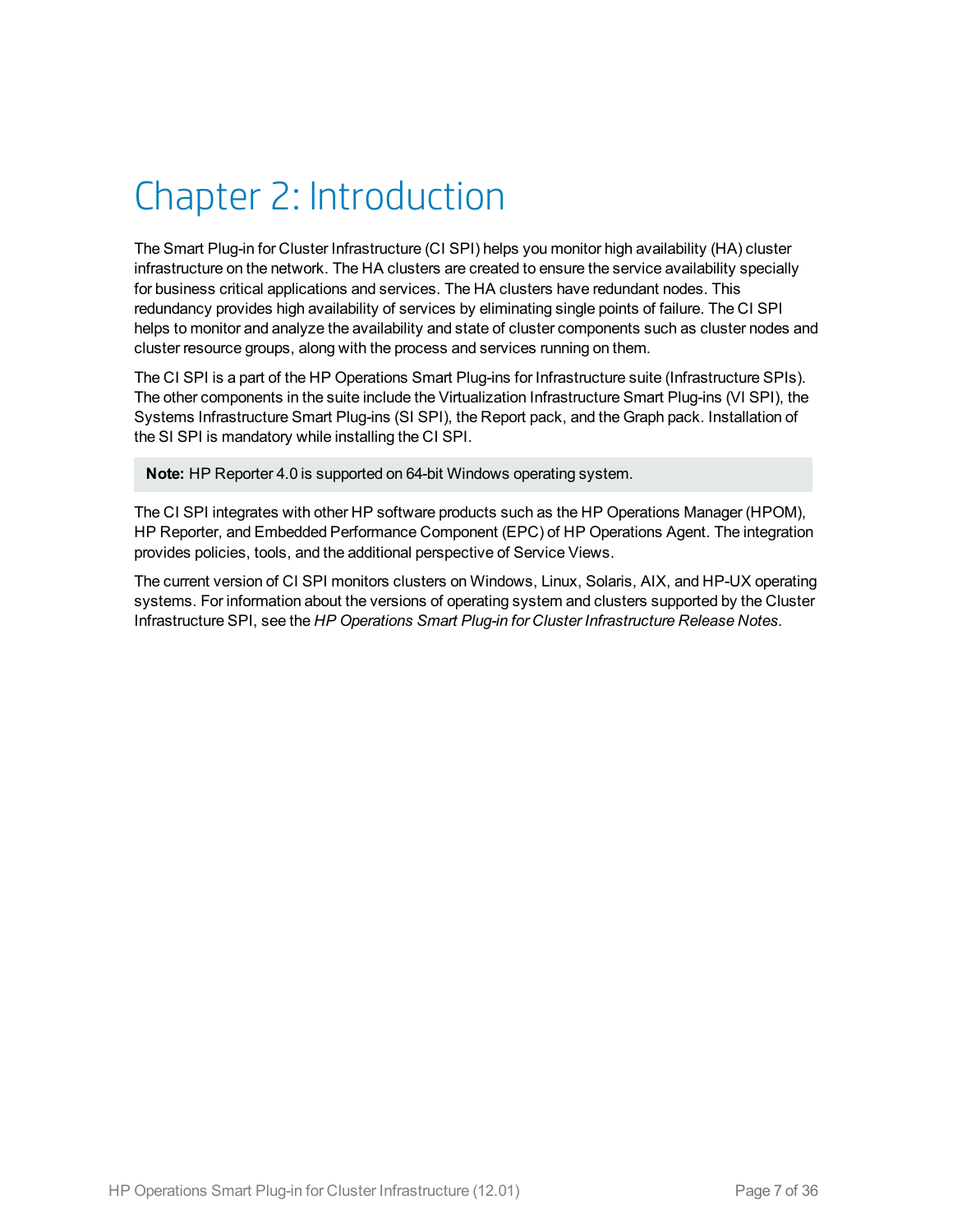# <span id="page-7-0"></span>Chapter 3: Cluster Infrastructure SPI **Components**

The Cluster Infrastructure SPI (CI SPI) components include policies that enable you to configure and receive data in the form of service problem alerts, messages, and metric reports. CI SPI service map alerts are shown in the HPOM service map, while CI SPI messages and automatic action reports are available through the HPOM message browser. You can double-click an alert message in the message browser to see message details.

The CI SPI integrates with HP Reporter to produce web-based reports to display metric data on cluster performance levels and server availability. CI SPI reports provide information about clusters on specific cluster managed nodes, the reports provide an overview of cluster infrastructure that is helpful in determining needs for the long term.

## <span id="page-7-1"></span>Map View on HPOM for Windows

The map view displays the real-time status of your cluster infrastructure environment. To see, select **Services,** and click **Cluster Infrastructure**. The map view graphically represents the structural view of your entire service or node hierarchy in the cluster infrastructure environment including any resource group or cluster node.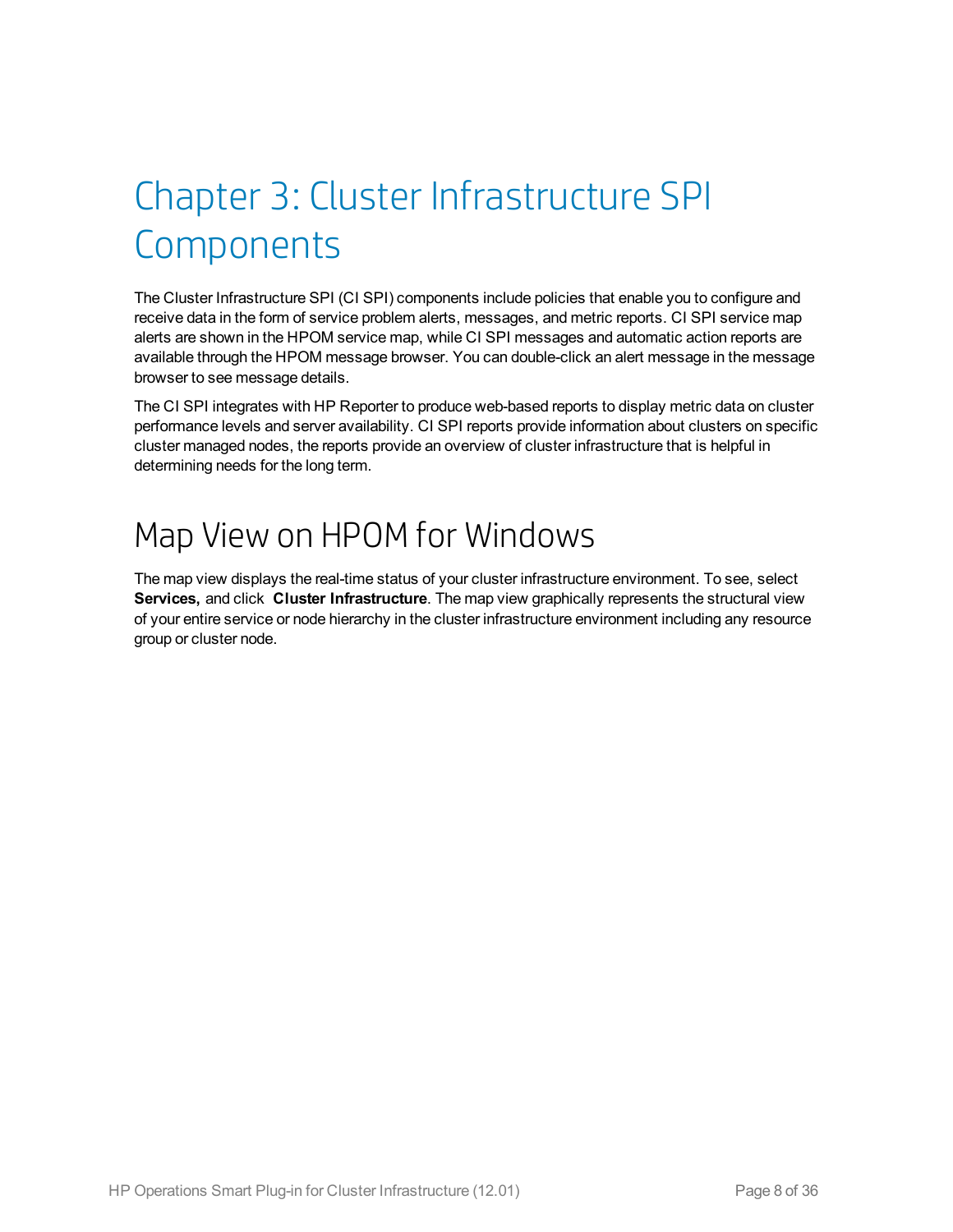

The map view indicates severity levels for problems in the cluster infrastructure organization with the help of colors (red, yellow, blue, and green). Use the map view to drill down to the level in your node or service hierarchy where a problem is occurring.

The graphical representation of discovered elements in the service views enables speedy diagnosis of problems.

- <sup>l</sup> To see the root cause of any problem indicated in your message browser, click **View**→**Root Cause**.
- To display the services and system components affected by a problem, click **View**→**Impacted**.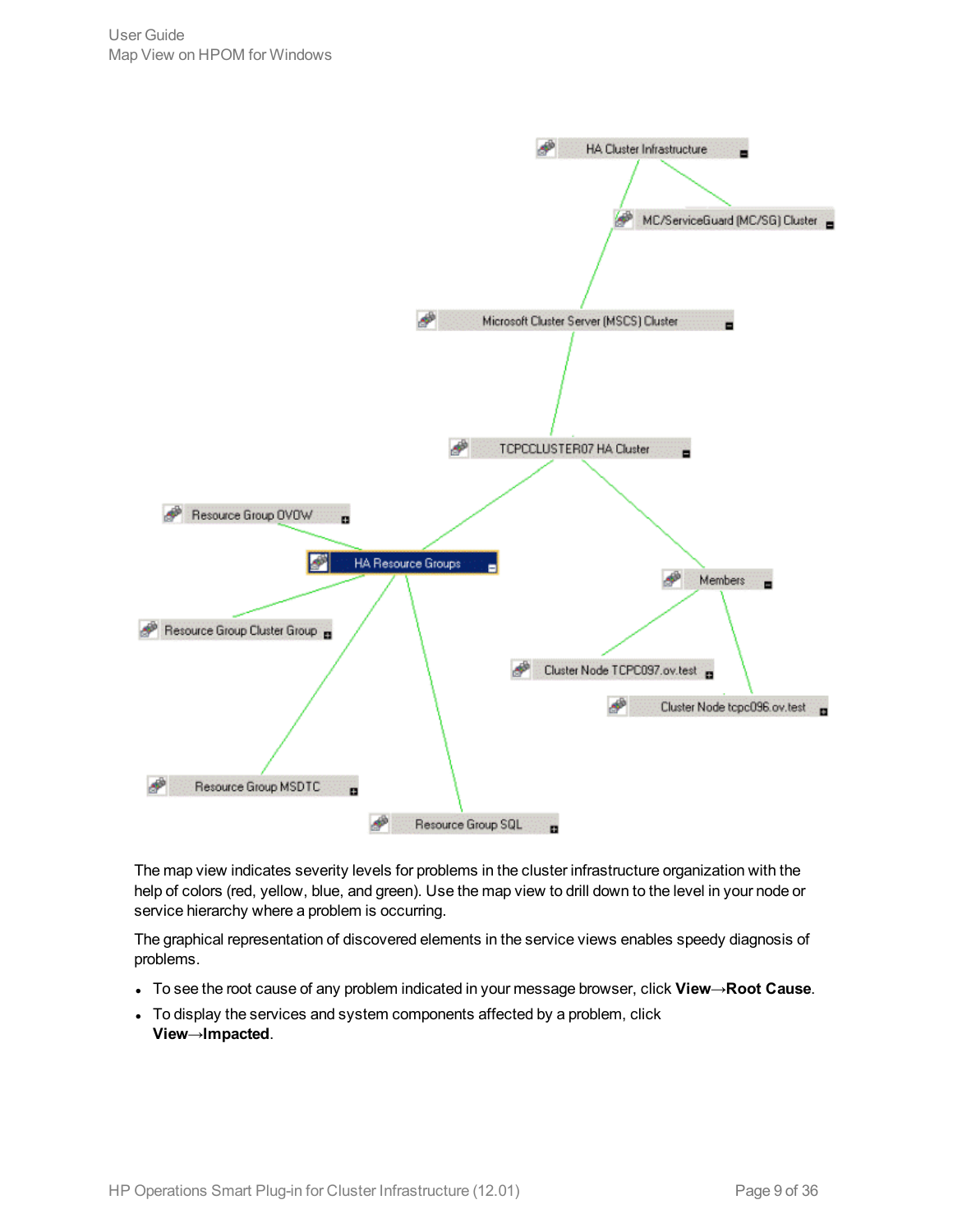## <span id="page-9-0"></span>Map View on HPOM for UNIX

The map view displays the real-time status of your cluster infrastructure environment. To ensure that the operator can see the service map in the HPOM for UNIX (HP-UX, Linux, or Solaris) Operational interface, run the following commands on the management server:

opcservice -assign <operator name> HAClusterInfrastructure

where operator name is the operator (for example, opc\_adm or opc\_op) to which you want to assign the service.

The service discovery policy does not automatically deploy policies to the nodes. You can manually deploy these policies.

The map view displays the real-time status of your infrastructure environment.

To see the map view, follow these steps:

- 1. Launch the HPOM Java console.
- 2. Log on using your user name and password.
- 3. Select **Services** → **Cluster Infrastructure** → **Show Graph**, to see the map view



The map view graphically represents the structural view of your entire service or node hierarchy in the cluster infrastructure environment including any subsystems or subservices.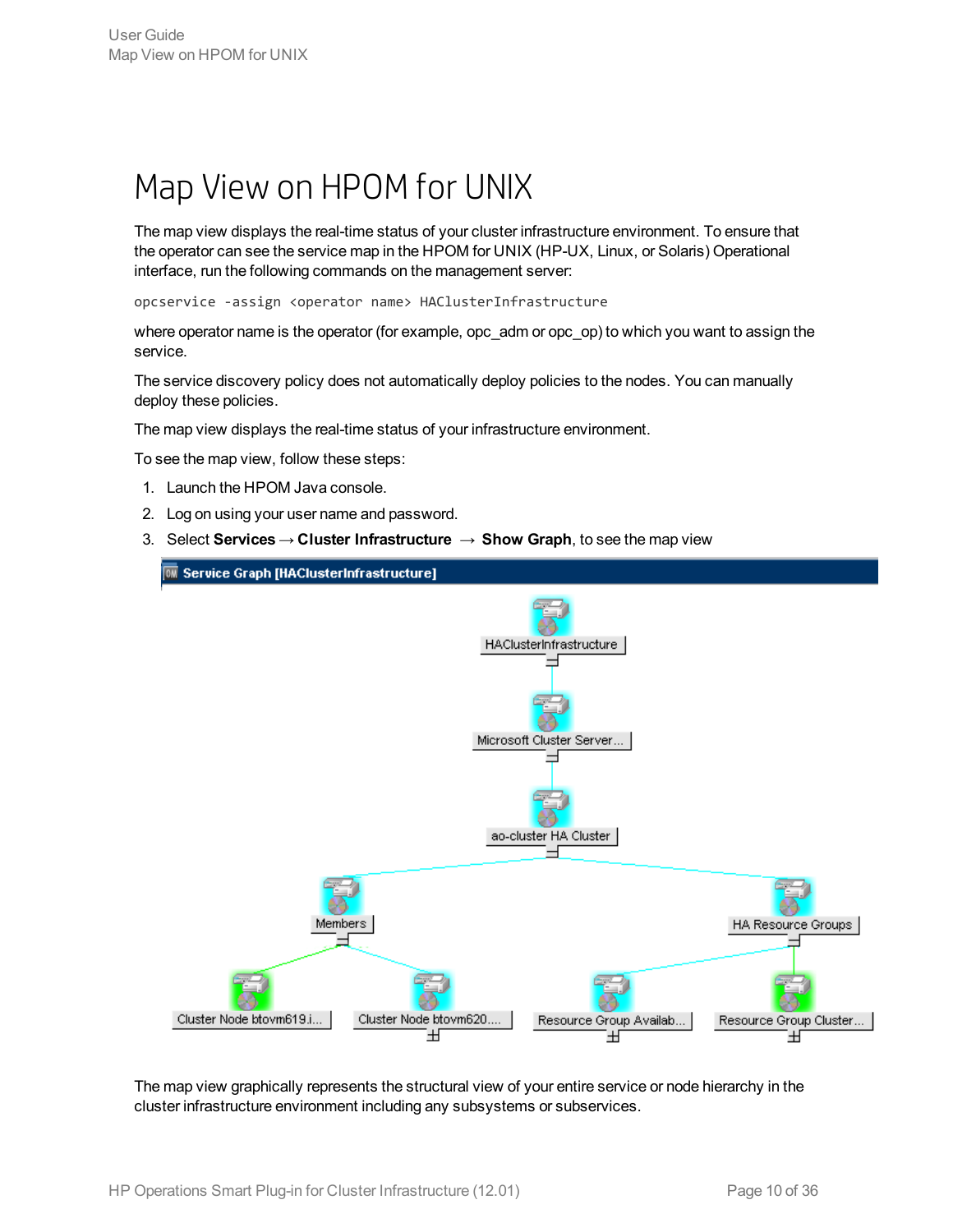## <span id="page-10-0"></span>Policies

You can use the Policy Groups folder to find a cluster specific policy. The CI SPI policy types are as follows:

- <sup>l</sup> **Logfile Entry policies** (all begin with CI) capture status or error messages generated by the cluster nodes and resource groups application.
- <sup>l</sup> **Measurement Threshold policies** (all begin with CI) define conditions for each metric so that the collected metric values can be interpreted and alerts or messages can be displayed in the message browser.

The CI SPI measurement threshold policies are based on specific metrics. Each policy uses one or more metrics for data collection and compares the actual metric value against the specified threshold. A mismatch between the threshold and the actual metric value generates message and instruction text that help you resolve a problem.

- <sup>l</sup> **Scheduled Task policies** (all begin with CI) determine when and what metric values to collect and define the collection interval. Collection intervals can be 5 minutes, 15 minutes, one hour, or one day. The collection interval indicates how often data is collected for a specific group. The scheduled task policy has two functions: to run the collector or analyzer at each collection interval on a node and to collect data for all metrics listed within the polices' Command text box.
- <sup>l</sup> **Service Discovery policy** Discovers cluster nodes and resource group instances and builds a service map for all CI SPI discovered instances.

<span id="page-10-1"></span>For more information about the policies provided by CI SPI, see ["Getting](#page-11-0) Started" on page 12.

## Reports

You can integrate the CI SPI with HP Reporter to generate web-based reports on metric data.

If HP Reporter is installed on the HPOM management server for Windows, you can see reports from the console. To see a report, expand **Reports** in the console tree, and then double-click individual reports.

If HP Reporter is installed on a separate system connected to the HPOM management server (for Windows, UNIX, Linux, or Solaris operating system), you can see the reports on HP Reporter system. For more information about integration of HP Reporter with HPOM, see *HP Reporter Installation and Special Configuration Guide*.

For information about the reports provided by Cluster Infrastructure SPI, see "Cluster [Infrastructure](#page-27-0) SPI [Reports"](#page-27-0) on page 28.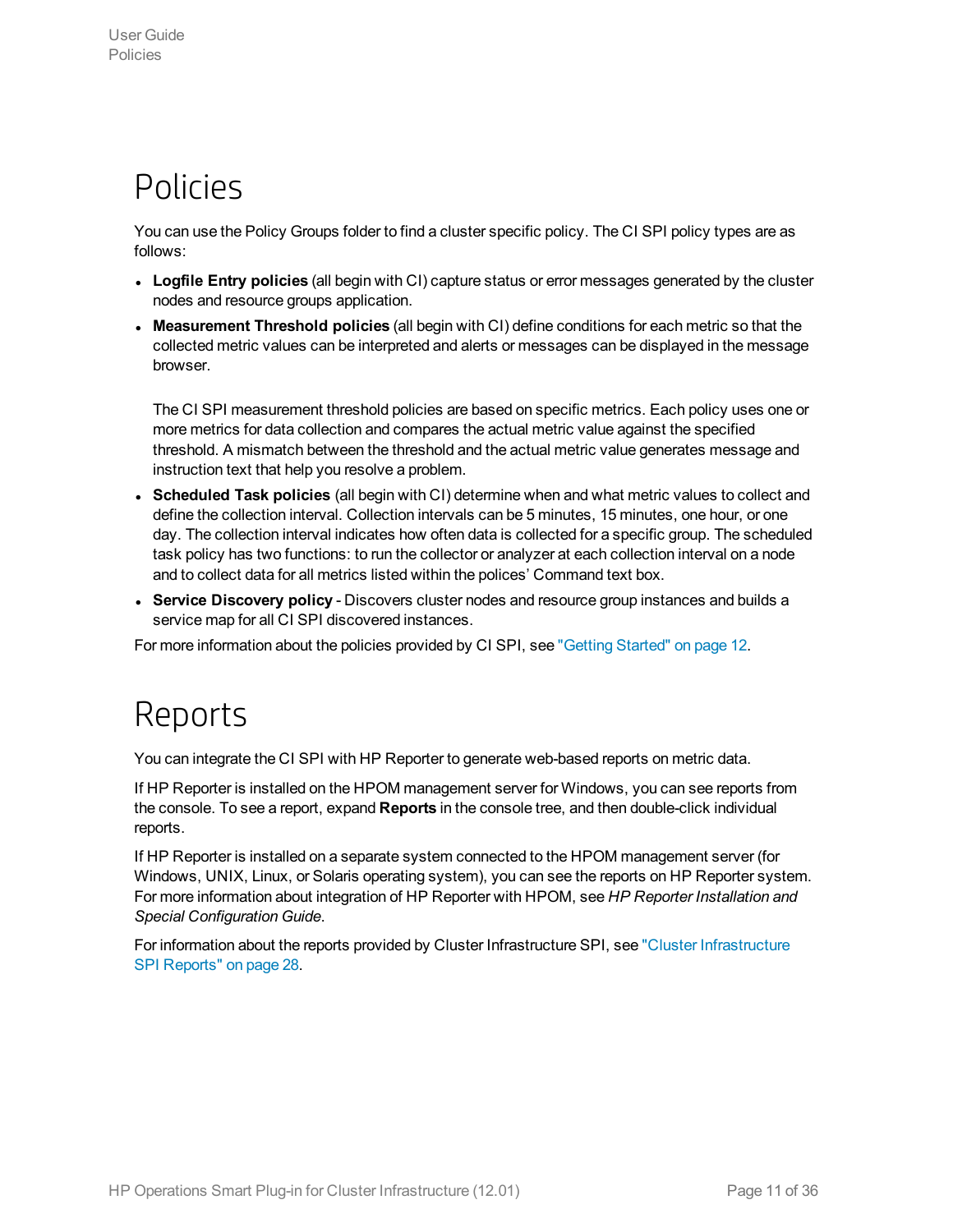# <span id="page-11-0"></span>Chapter 4: Getting Started

After you install the infrastructure SPIs on the HPOM for Windows management server or HPOM for UNIX management server, you must complete the tasks required to manage your infrastructure.

The deployment checklist summarizes the tasks that you must complete before you start deploying the policies.

#### **Deployment Checklist**

| Complete<br>(Y/N) | Tasks                                                                                                                                                                                                                                                                       |
|-------------------|-----------------------------------------------------------------------------------------------------------------------------------------------------------------------------------------------------------------------------------------------------------------------------|
|                   | Verify that you have installed HPOM 9.10 on the<br>management server. In addition, verify that HP Operations<br>Agent version 11.00 or above is installed. Make sure that<br>you have installed all the available patches and hotfixes for<br>HPOM and HP Operations agent. |
|                   | Verify that you have HP Reporter installed to generate<br>reports.                                                                                                                                                                                                          |
|                   | Make sure that you give sufficient time to HP Operations<br>agent to collect the metrics before you start deploying the<br>monitoring policies.                                                                                                                             |

## <span id="page-11-1"></span>On HPOM for Windows

<span id="page-11-2"></span>Follow the steps to getting started on HPOM for Windows.

## Starting the CI SPI

To get started with discovering cluster infrastructure, the first step is to run the SI SPI discovery.

#### **Prerequisites for Deploying CI SPI Policies**

Before deploying the CI SPI policies, ensure the following:

- 1. Install the latest HPOM patches. Make sure to check if you have installed OMW\_000120 or higher patches.
- 2. On the cluster node, run the command to update the instance deletion threshold value:

ovconfchg -ns agtrep -set INSTANCE\_DELETION\_THRESHOLD 3 ovconfchg -ns agtrep -set RESEND\_RELATIONSHIP\_INSTANCES TRUE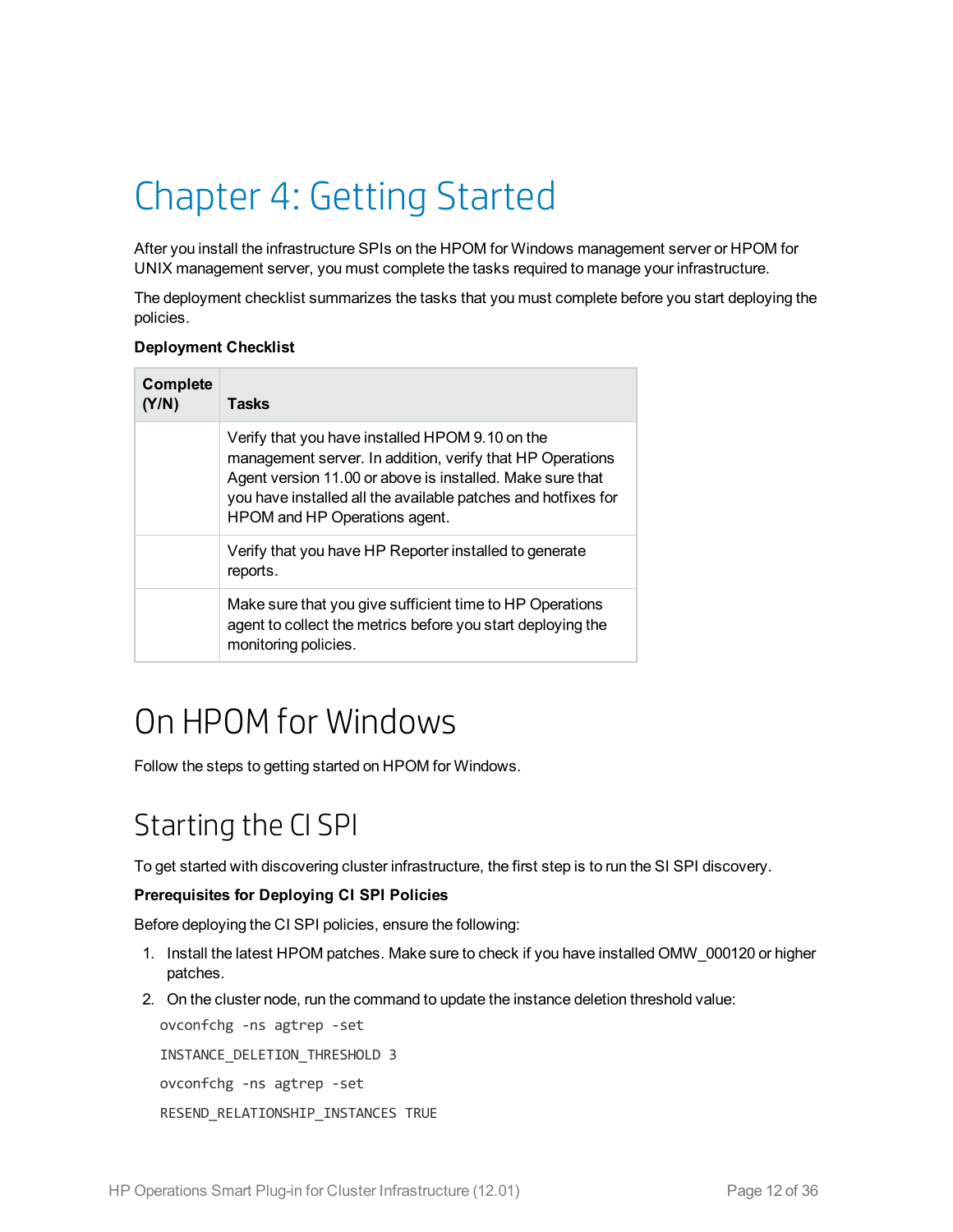By default, the threshold value is set to 5.

For more information about the commands, see *HPOM Online Help*.

#### **Running the Discovery Policies**

If you add a cluster node on HPOM for Windows, the SI SPI automatically adds the cluster nodes and resource groups in the node bank. The cluster nodes are regrouped in the console tree under the following Node folders:

- <sup>l</sup> **Nodes**→ **HA Clusters** → **Clustered Nodes**
- <sup>l</sup> **Nodes**→ **HA Clusters** → <cluster name> → **Nodes**

The resource groups are regrouped in the console tree under the following Node folder:

#### **Nodes**→ **HA Clusters** → <cluster name> → **Resource Groups**

**Note:** All the resource groups configured in a cluster should have a resolvable Virtual\_IP. All the elements of a cluster such as cluster nodes and resource groups should have an entry in the /etc/host.

After adding the nodes in console tree Nodes folder, the SI SPI initiates CI SPI discovery policy.

The CI SPI discovery policy adds the discovered elements to the HPOM service map. Select **Services**→ **HA Cluster Infrastructure**, to view the CI SPI service map that graphically represents the discovered cluster infrastructure.

## <span id="page-12-0"></span>Deploying Quick Start Policies from HPOMfor Windows

After the SI SPI discovery runs successfully, the discovered nodes are automatically added to the relevant Infrastructure SPI node groups.

By default, QuickStart policies are assigned to these node groups. When a node is added to the node group, these QuickStart policies get automatically deployed to the managed nodes (if policy autodeployment is enabled).

After the infrastructure is discovered and the service map is populated on the HPOM for Windows management server, the QuickStart policies are automatically deployed to the managed nodes (if policy autodeployment is enabled). Available for all three Infrastructure SPIs, QuickStart policies get you started immediately without having to spend much time customizing settings. Autodeployment of policies is enabled by default. You can choose to turn off automatic deployment of policies when services are discovered. In addition, you can modify and save preconfigured policies with new names to create custom policies for your own specialized purposes.

The advanced policies are used in specific scenarios. You can manually deploy these policies as required.

If you turned off autodeployment of policies, you can manually deploy the QuickStart policies by accessing either of the two policies grouping provided by the Infrastructure SPIs. The groupings are based on monitored aspects and vendor and operating system. The monitored aspects based grouping helps you to access and deploy policies to monitor performance, availability, capacity, logs, and security aspects across multiple operating systems.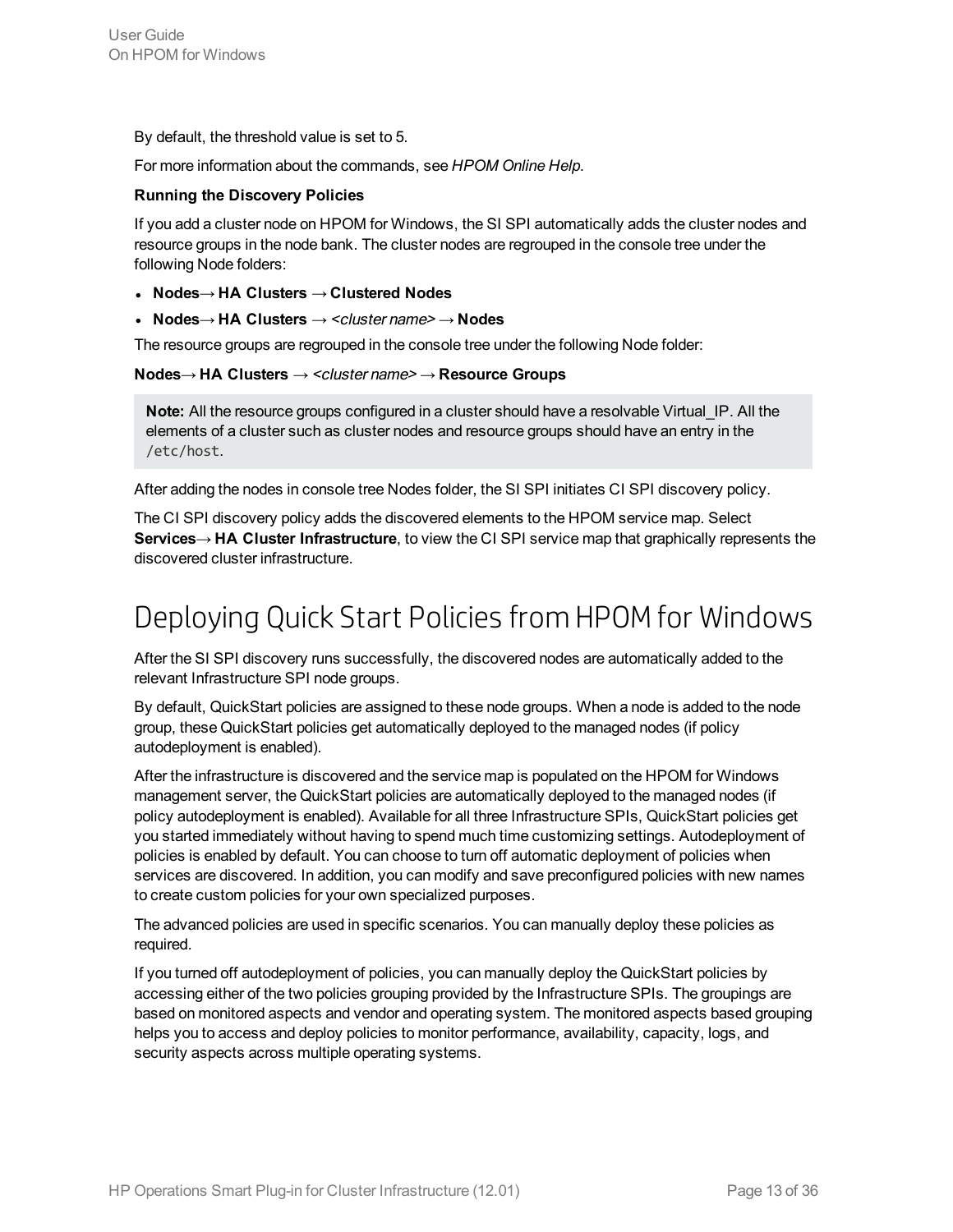## <span id="page-13-0"></span>On HPOM for UNIX

Follow the steps for getting started with the Infrastructure SPIs on HPOM for UNIX (HP-UX, Linux, and Solaris).

Before you start, make sure that you have installed the latest patches and hotfixes.

#### **List of the Patches**

|            |           | HPOM for HP-UX   HPOM for Linux   HPOM for Solaris |
|------------|-----------|----------------------------------------------------|
| PHSS 43123 | OML 00057 | ITOSOL 00779                                       |

## <span id="page-13-1"></span>Starting the CI SPI

To get started with discovering cluster infrastructure, the first step is to run the SI SPI discovery policy (SI-SystemDiscovery policy).

#### **Prerequisites for Deploying CI SPI Policies**

Before deploying the CI SPI policies, ensure the following:

- 1. Install the latest HPOM patches. Make sure to check if you have installed OMW\_000120 or higher patches.
- 2. On the cluster node, run the command to update the instance deletion threshold value:

**ovconfchg -ns agtrep -set**

```
INSTANCE_DELETION_THRESHOLD 3
```
**ovconfchg -ns agtrep -set**

RESEND\_RELATIONSHIP\_INSTANCES\_TRUE

By default, the threshold value is set to 5.

For more information about the commands, see *HPOM Online Help*.

#### **Running the Discovery Policies on the Cluster Infrastructure**

The SI SPI discovery adds the cluster nodes to the relevant cluster node groups.

For example if the node is MCSG cluster on HP-UX, the cluster nodes get added to **SISPI-HPUX** and **CISPI-MCSG** HPUX node groups. In case of resource group, it will add it to **CI-Resource Group** node group.

After the cluster nodes get added to the respective node groups, deploy the auto-assigned policies to the cluster nodes. Deploy the CI SPI discovery policy (CI- Discovery) and other quick start policies to the cluster nodes.

**Note:** All the resource groups configured in a cluster should have a resolvable Virtual IP. All the elements of a cluster like cluster nodes and resource groups should have an entry in the /etc/host.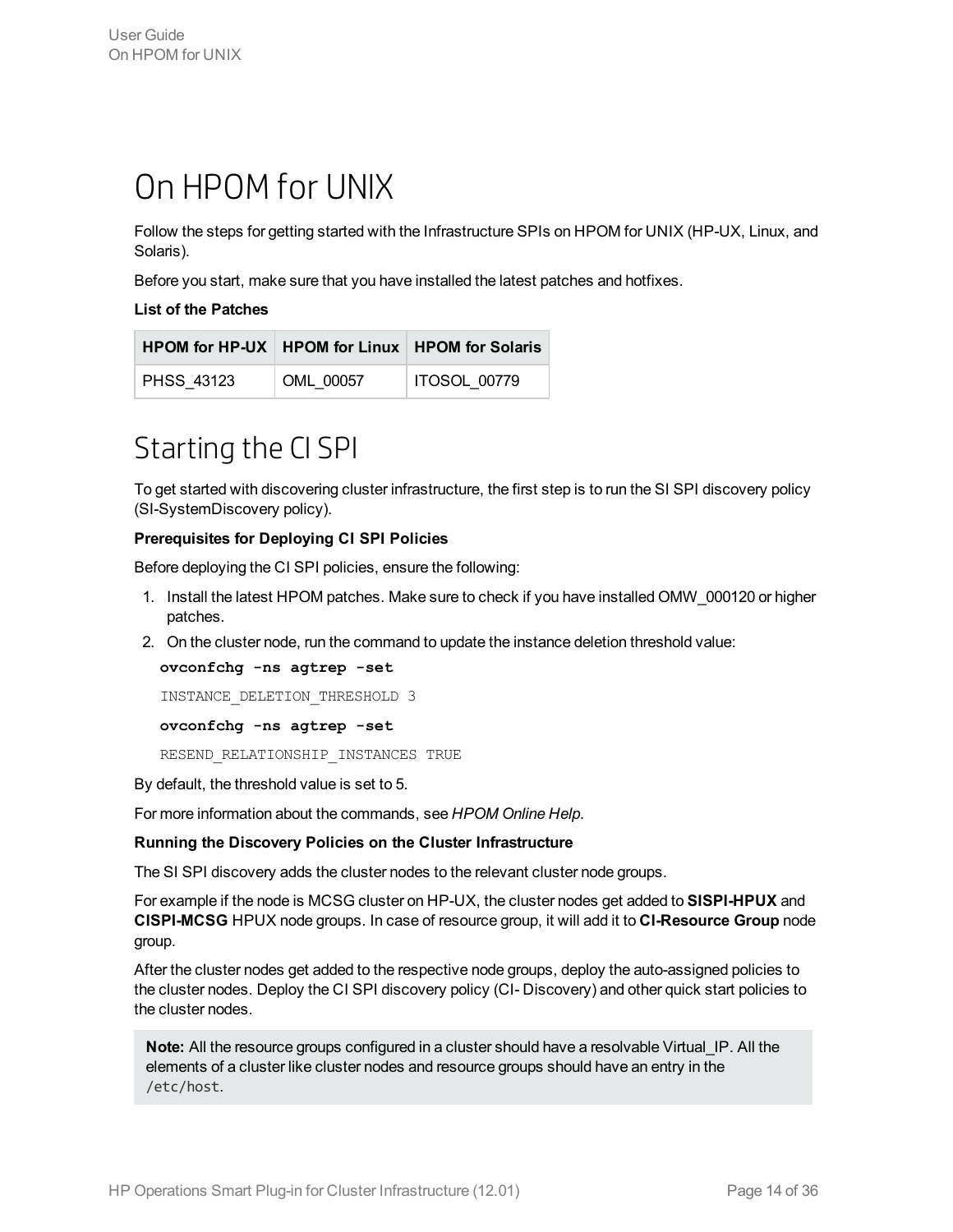<span id="page-14-0"></span>The CI SPI discovery policy adds the discovered elements to HPOM service map. You can view the CI SPI service map that graphically represents the discovered cluster infrastructure.

## Deploying Quick Start Policies from HPOMfor UNIX

After the SI SPI discovery runs successfully, the discovered nodes are automatically added to the relevant Infrastructure SPI node groups.

By default, QuickStart policies are assigned to these node groups. When a node is added to the node group, these QuickStart policies get assigned to the node automatically. You must then deploy these policies manually on the node by selecting **Deploy Configuration** from the **Actions** menu in the Admin GUI.

Available for all three Infrastructure SPIs, QuickStart policies get you started immediately without having to spend much time customizing settings. Automatic assignment of policies is enabled by default.

The groupings are based on *monitored aspects* and *operating systems/vendor*. The monitored aspects based grouping helps you to access and deploy policies to monitor performance, availability, capacity, logs, and security aspects across multiple operating systems.

## <span id="page-14-1"></span>Viewing Reports and Graphs

To generate and view reports and graphs from data collected by the Infrastructure SPIs, you must use HP Reporter and HP Performance Manager, respectively, in conjunction with HPOM. The Infrastructure SPIs collect and store reporting and graphing data in a data store. The data store can be CODA (HP Operations agent's data store—also known as embedded performance component) or HP Performance Agent.

<span id="page-14-2"></span>To view graphs on HPOM for HP-UX, Linux, or Solaris you need to first integrate HP Performance Manager with the HPOM management server.

## Updating Reports after Upgrading the SPI

After the upgrade, the existing report files are replaced with the new report files. Run the following command to update the reports.

- 1. Go to the **Start** menu.
- 2. Select **Run**.
- 3. At the prompt, type the command repcrys and click **Ok**.

Confirm that all the reports on the management server are in sync with the reports on the HP Reporter GUI. Click the **Reporter Status** tab in the Reporter GUI to check for the number reports sent to the console and also for any error message.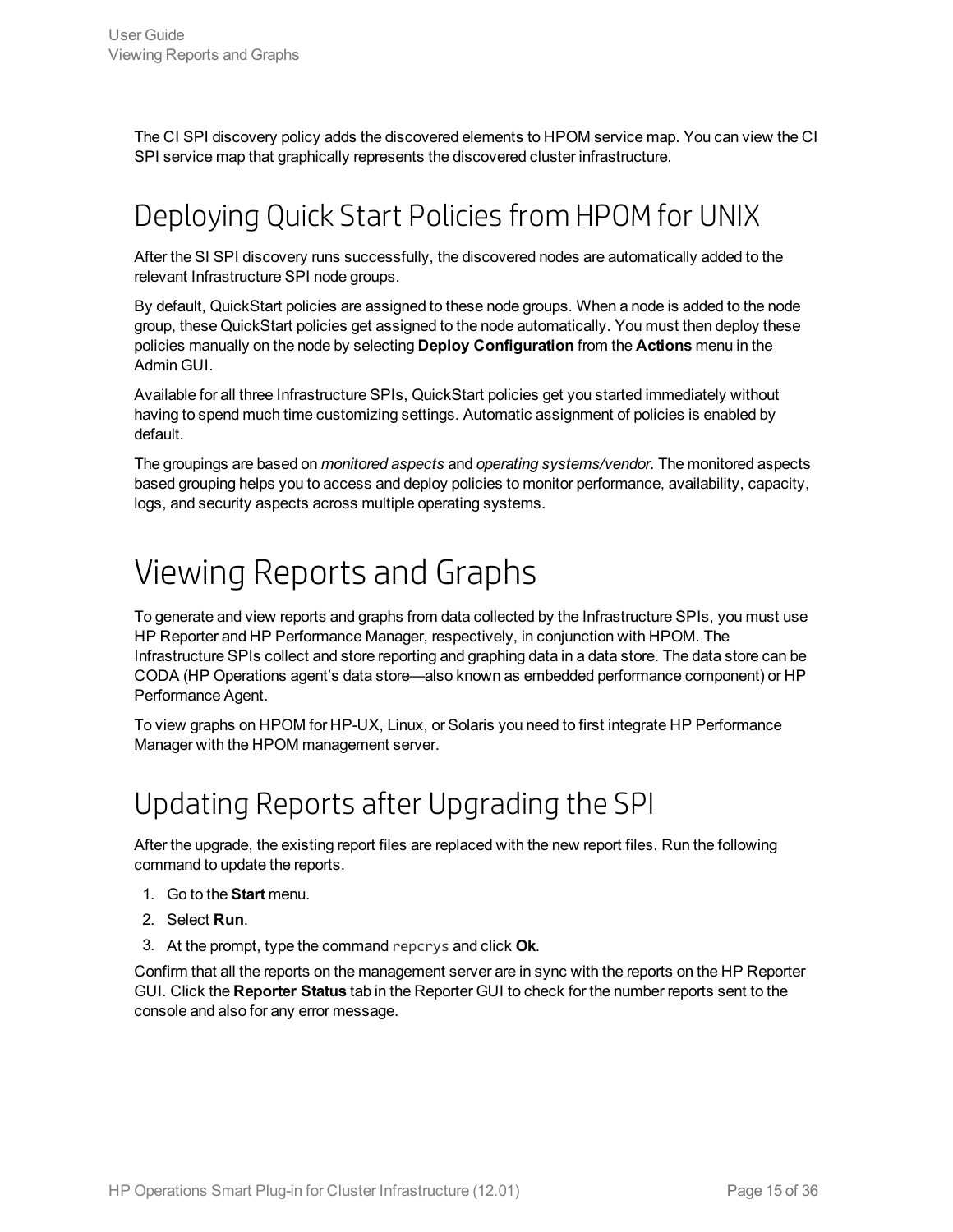## <span id="page-15-0"></span>Data Collection for Reports

The reports provided for the CI SPI depend on policies. The following table lists the reports and policies that are required to be deployed on the managed node to collect data for corresponding reports.

| <b>Reports</b>                    | <b>Policies</b>         | <b>Managed Node Platform</b>                                  | <b>SPI</b>                |
|-----------------------------------|-------------------------|---------------------------------------------------------------|---------------------------|
| Cluster                           | CI-ClusterDataCollector | Solaris Cluster, VCS Clusters,                                | Cluster                   |
| Configuration                     |                         | Service Guard, RHEL Cluster                                   | Infrastructure            |
| Cluster                           | CI-ClusterDataCollector | Solaris Cluster, VCS Clusters,                                | Cluster                   |
| Uptime                            |                         | Service Guard, RHEL Cluster                                   | Infrastructure            |
| Cluster<br>System<br>Availability | CI-ClusterDataCollector | Solaris Cluster, VCS Clusters,<br>Service Guard, RHEL Cluster | Cluster<br>Infrastructure |

To view reports for the Infrastructure SPIs from HPOM for Windows, expand **Reports Infrastructure Management** → **HA Cluster Infrastructure** in the console tree. To display a report, select the desired report on the HPOM console, right-click, and then select **Show report**.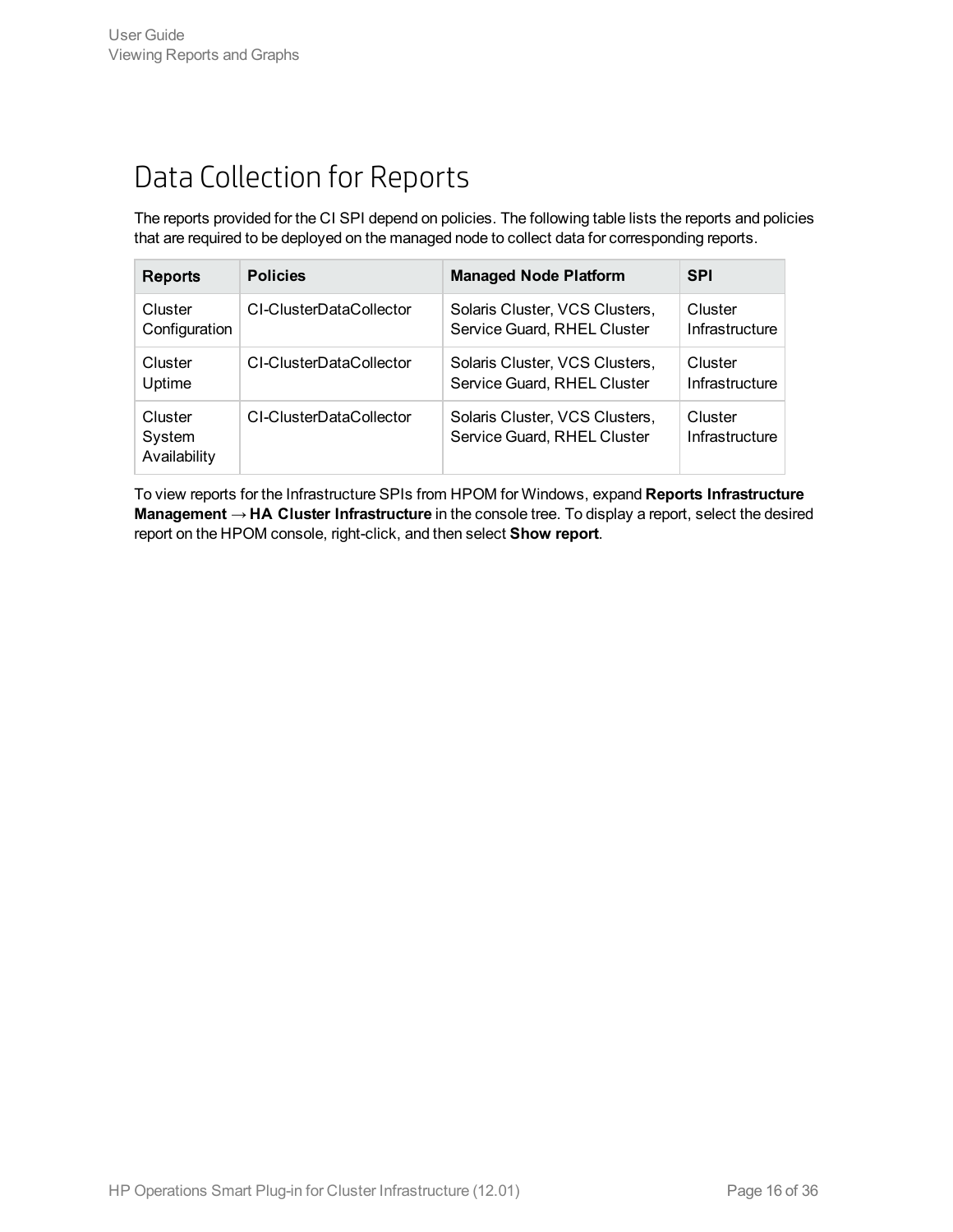# <span id="page-16-0"></span>Chapter 5: Cluster Infrastructure SPI Policies

The Cluster Infrastructure SPI (CI SPI) provides a wide range of policies to help manage your clusters. These policies enable you to monitor the operations and performance of the services that run on the cluster managed nodes. The CI SPI policies help you monitor cluster on HPOM for Windows, HP-UX, Linux, and Solaris environments.

The folder Infrastructure Management group contains a subgroup arranged according to language. For example, the subgroup for English policies is **en,** for Japanese language is **ja,** and for Simplified Chinese language is **zh**.

To access the policies on HPOM for Windows, select the following:

#### **Policy management**→**Policy groups**→**Infrastructure Management**→*language*→**Cluster Infrastructure**

To access the policies on console or Administration interface for HPOM for UNIX/Linux/Solaris, select the following:

#### **Policy Bank**→**Infrastructure Management**→*language*→**Cluster Infrastructure**

After you install the CI SPI on the HPOM for Windows management server and add nodes, the discovery policy is automatically deployed to the managed nodes (if policy autodeployment is enabled). Autodeployment of policies is enabled by default. You can choose to turn off automatic deployment of policies when services are discovered. In addition, you can modify and save preconfigured policies with new names to create custom policies for your own specialized purposes. For information about how to deploy policies on HPOM for Windows, see ["Deploying](#page-24-1) CI SPI Policies from HPOM for Windows [Management](#page-24-1) Server".

On HPOM for UNIX/Linux/Solaris, the discovery policy does not automatically deploy policies to the nodes. You can manually deploy them. For information about how to deploy policies on HPOM for UNIX, see "Deploying CI SPI Policies from HPOM for UNIX [Management](#page-25-0) Server".

CI SPI policy groupings are based on monitored aspects and operating systems. The monitored aspects based grouping helps you to access and deploy policies to monitor performance, availability, capacity, logs, and security aspects across multiple operating systems. For example, to monitor the availability of resource group on your cluster infrastructure, expand the following to access CI-ClusterResGroupMonitor policy:

#### **Policy management**→**Policy groups**→**Infrastructure Management**→*language*→**Cluster Infrastructure**→**Availability** →**Monitors**

The operating system based grouping (Policies grouped by Vendor) helps you to quickly access the policies relevant to your operating system at one location. For example, to monitor cluster node status of the MSCS cluster, expand the following to access CI-ClusterMonitor policy:

#### **Policy management**→**Policy groups**→**Infrastructure Management**→*language*→**Cluster Infrastructure**→**Policies grouped by Vendor**→ **MSCS - Advanced Policies**.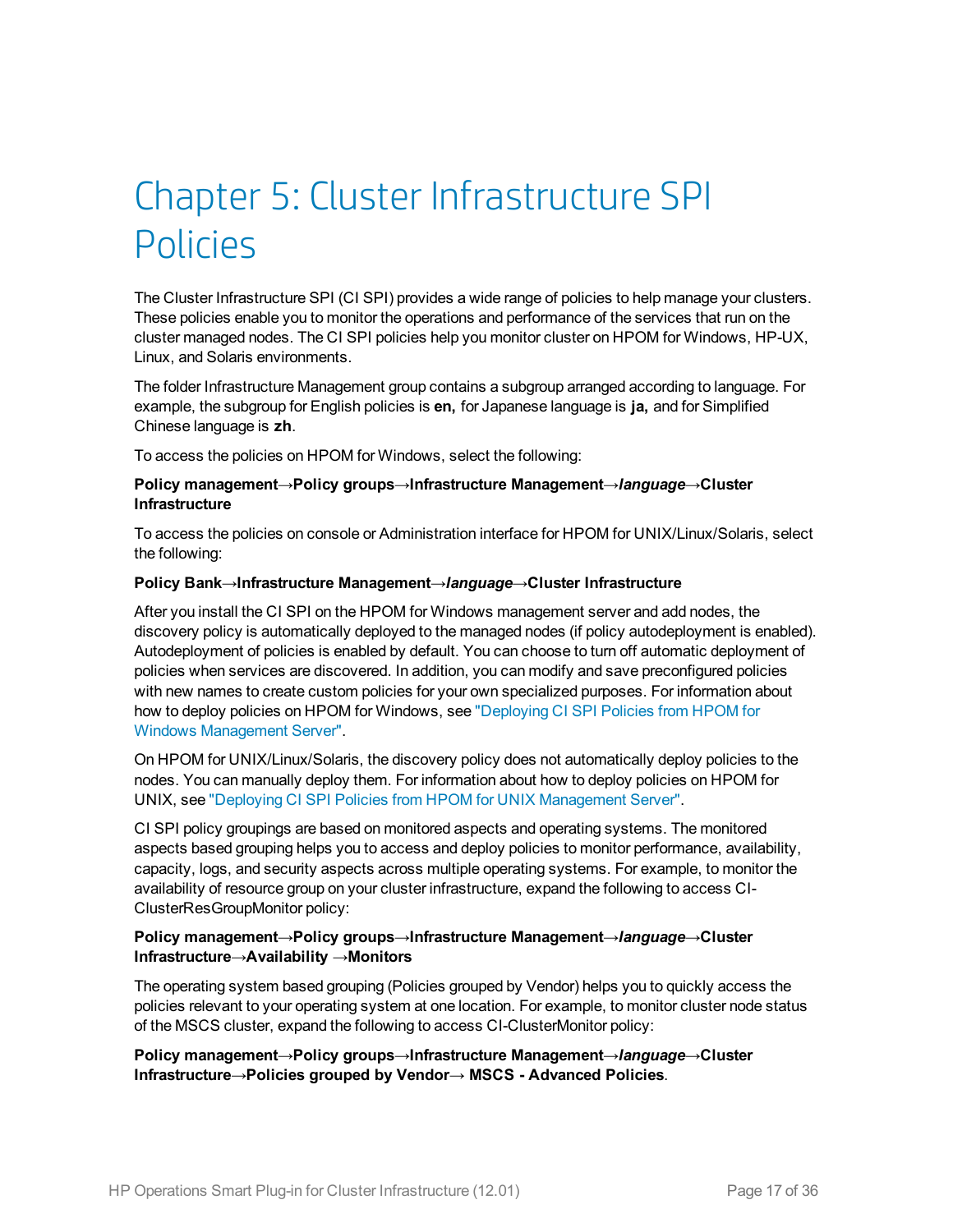**Note:** There are no new policies to monitor the Power HA (HACMP) cluster. The default Advanced and QuickStart policies monitor the HACMP cluster. They are listed under:

**Policy management**→**Policy groups**→ **Infrastructure Management**→*language*→**Cluster Infrastructure**→**Policies grouped by Vendor**→**HACMP - Advanced Policies**.

<span id="page-17-0"></span>**Policy management**→**Policy groups**→**Infrastructure Management**→*language*→**Cluster Infrastructure**→**Policies grouped by Vendor**→**HACMP - QuickStart Policies**.

## Discovery Policy

The CI-ClusterDiscovery policy collects the following information from the managed nodes:

- Cluster name
- Cluster type
- Nodes
- Resource Groups
- State of nodes (offline or online)
- State of Resource Group (offline or online)
- Details of resource group's virtual IP

The CI-ClusterDiscovery policy initiates ovclusterinfo tool to collect the details about the cluster. These details are framed in a service xml file and sent to the server.

After the discovery process is completed successfully, the service view is updated with the cluster infrastructure elements. The service elements for each cluster's components are represented as child elements below the respective cluster name.

## <span id="page-17-1"></span>Availability Policies

The availability of clustered nodes can be affected due to downtime. Downtime may be planned due to maintenance or routine operations such as upgrade, space management or system reconfiguration or unplanned due to power outage, human error, data corruption, and software or hardware errors. The availability policies monitor and check for the state and availability of cluster nodes, resource groups, network interfaces, and cluster services.

The CI SPI provides two types of availability policies:

- "Data [Collector](#page-17-2) Policy" below: This policy collects data about state and availability of the cluster elements from the managed cluster nodes and logs the individual instances into Embedded Performance Component.
- <span id="page-17-2"></span>• "Monitor [Policies"](#page-18-0) on the next page: These policies monitor the availability and state of cluster elements along with the process and services running on them.

### Data Collector Policy

#### **CI-ClusterDataCollector policy**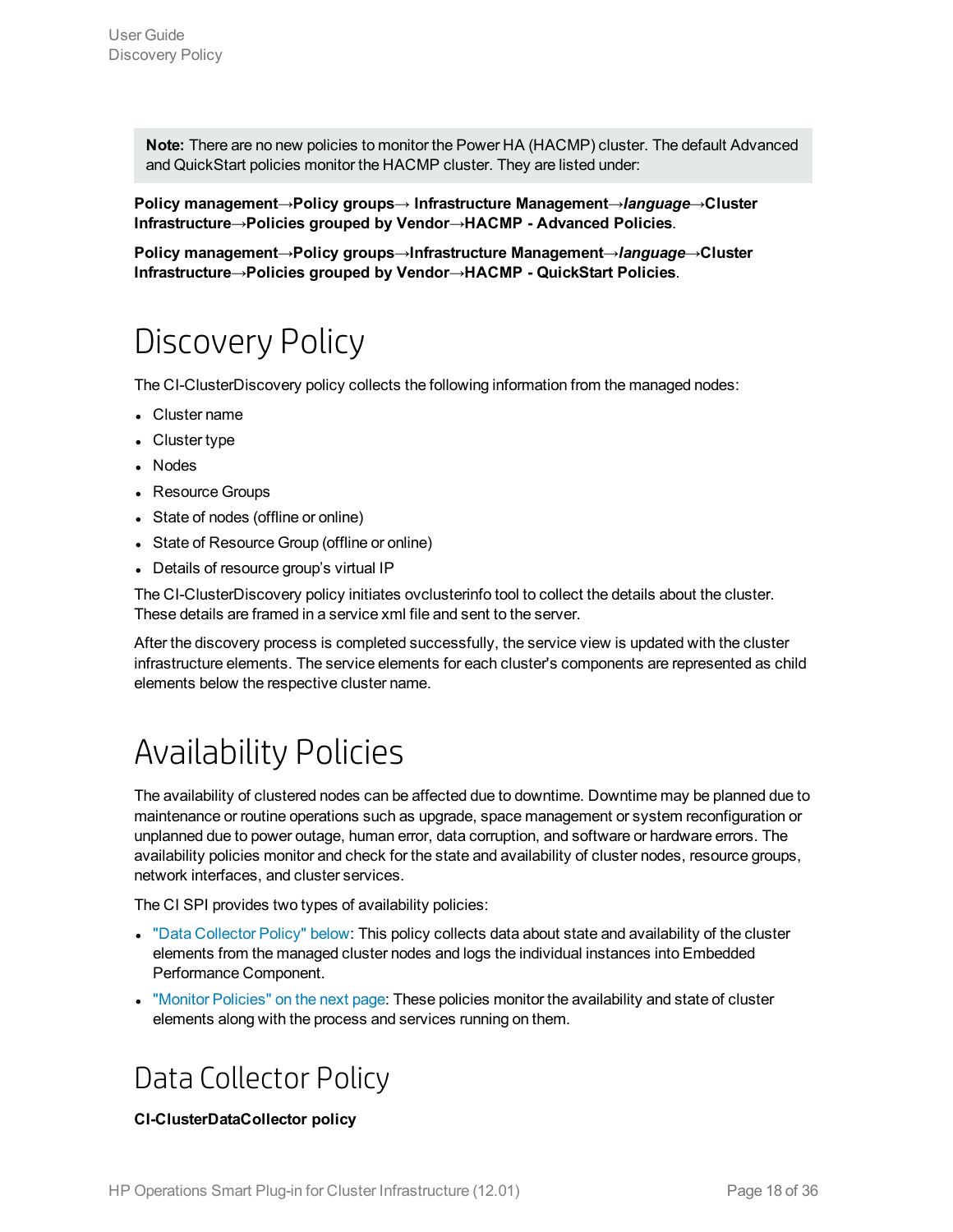This policy is a scheduled task policy that checks for the state and availability of resource groups, network interfaces, and cluster services. It collects data from the managed cluster nodes and logs the individual instances into the Embedded Performance Component in defined time intervals. By default, the time interval is 5 minutes. The recorded information stored in the Embedded Performance Component is used by the following policies to monitor, compare, and alert:

- Cluster Monitor Policy
- Cluster Node Monitor Policy
- Cluster Resource Group Monitor Policy

The policy collects all information and metrics of a cluster using the ovclusterinfo tool provided by cluster awareness of the HP Operations agent, and records the data in the Embedded Performance Component.

The default policy group for the policy is:

<span id="page-18-0"></span>**Infrastructure Management→***language***→Cluster Infrastructure→Availability→Data Collector**

### Monitor Policies

The Cluster Infrastructure SPI provides a wide range of monitor policies to help you manage your cluster environment. These policies enable you to monitor the nodes, cluster, and resource groups. The default policy group for monitor policies is:

<span id="page-18-1"></span>**Infrastructure Management→***language***→Cluster Infrastructure→Availability→Monitors**

### Cluster Monitor Policy

#### **CI-ClusterMonitor**

Before deploying this policy, make sure you have deployed the CI-ClusterDataCollector policy for cluster data collection.

The CI-ClusterMonitor policy monitors the availability and strength of a cluster group. This is helpful to ensure high availability of services running on the cluster servers. The policy monitors following conditions:

- The cluster is down and the cluster status is offline.
- There are no redundant nodes active in the cluster group. Only a single node is active. If the single active node becomes inactive, it will bring the cluster down. This is referred to as a Single Point of Failure (SPOF) condition.
- Majority of nodes are offline. This is determined by comparing the number of active nodes against the cluster quorum. If (<number of cluster nodes>*/2 + 1*) cluster nodes are not active in a cluster, the cluster quorum is not met and the policy will send out an alert message.
- Any resource group in the cluster is offline.

| Metrics Used | <b>CLUSTER NAME</b>   |
|--------------|-----------------------|
|              | <b>CLUSTER TYPE</b>   |
|              | <b>CLUSTER STATUS</b> |
|              | CLUSTER TOTAL NODES   |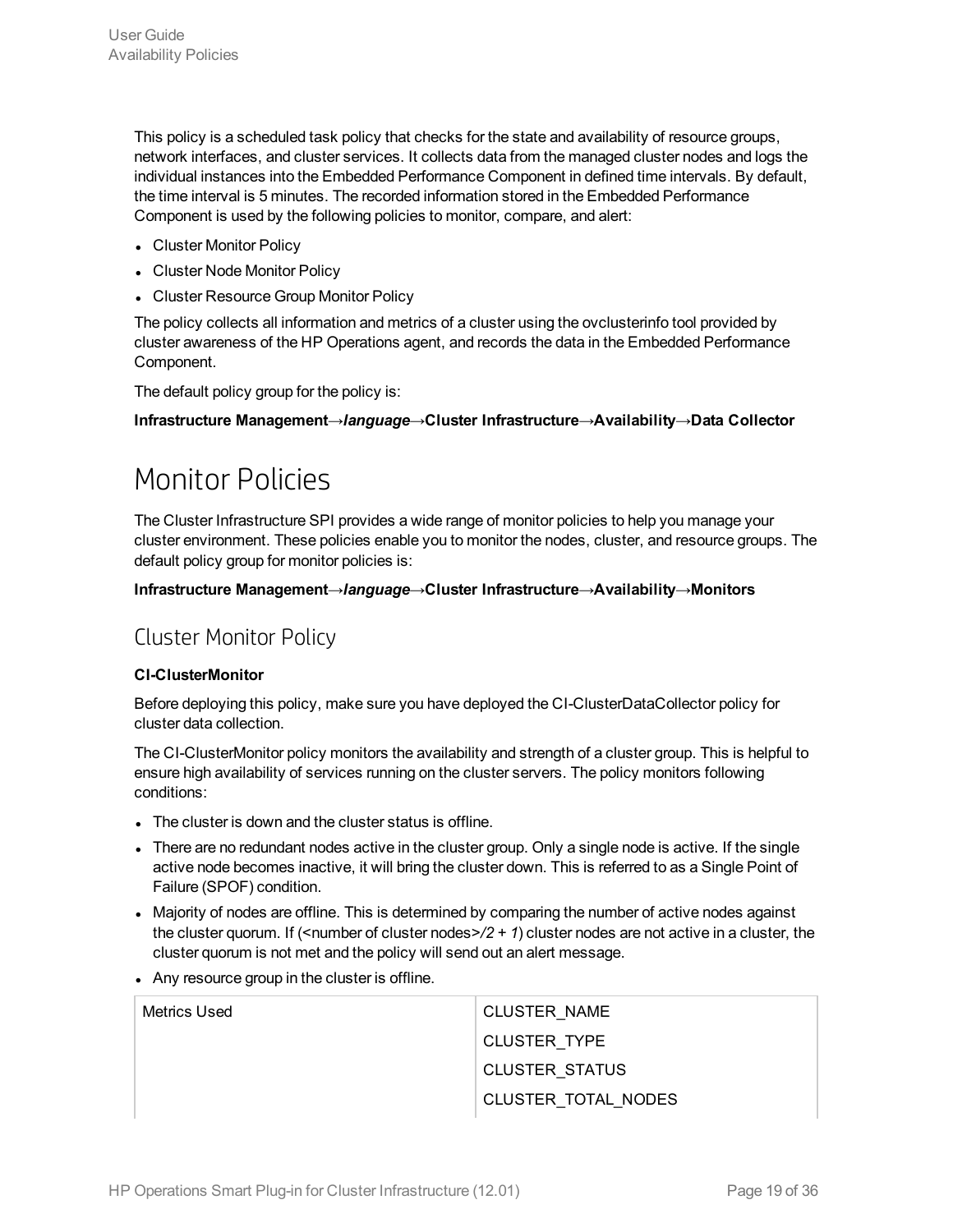|                           | CLUSTER TOTAL ACTIVE NODES                                                                                                                                                |
|---------------------------|---------------------------------------------------------------------------------------------------------------------------------------------------------------------------|
| <b>Supported Clusters</b> | <b>Veritas Cluster Server</b><br>MC Service Guard<br>Microsoft Cluster Server<br>RHA Server Cluster<br>Solaris Cluster                                                    |
| <b>Script-Parameter</b>   | <b>Description</b>                                                                                                                                                        |
| MessageGroup              | Message group for outgoing messages.                                                                                                                                      |
| Debug                     | Set the value as 0 to disable trace messages, as<br>1 to receive trace messages on the console, and<br>as 2 to log the messages in the trace file on the<br>managed node. |
|                           |                                                                                                                                                                           |

**Note:** To get quicker alerts about resource groups and cluster nodes going offline, the collector and the monitor policies can be set to run every minute. If this is done, it is important to set the summarization interval as well. Data queried from EPC is normally summarized (averaged) over a 5-minute interval before EPC gives this data to the monitor agent. This can cause an issue when data collection is done more than once in a 5-minute interval. So the summarization interval must appropriately be lowered.

To set the summarization interval to 1-minute, run the following command on the cluster nodes where data collection and monitoring is happening:

```
ovconfchg -ns eaagt -set OPC_SET_CODA_SI 1m
```
### Cluster Node Monitor Policy

#### **CI-ClusterNodeMonitor**

The CI-ClusterNodeMonitor policy monitors the cluster node status. Before deploying this policy, make sure you have deployed the CI-ClusterDataCollector policy for cluster data collection.

| <b>Metrics Used</b>       | <b>CLUSTER NAME</b>           |
|---------------------------|-------------------------------|
|                           | <b>CLUSTER TYPE</b>           |
|                           | NODE_NAME                     |
|                           | NODE STATUS                   |
| <b>Supported Clusters</b> | <b>Veritas Cluster Server</b> |
|                           | MC Service Guard              |
|                           | Microsoft Cluster Server      |
|                           | <b>RHA Server Cluster</b>     |
|                           | Solaris Cluster               |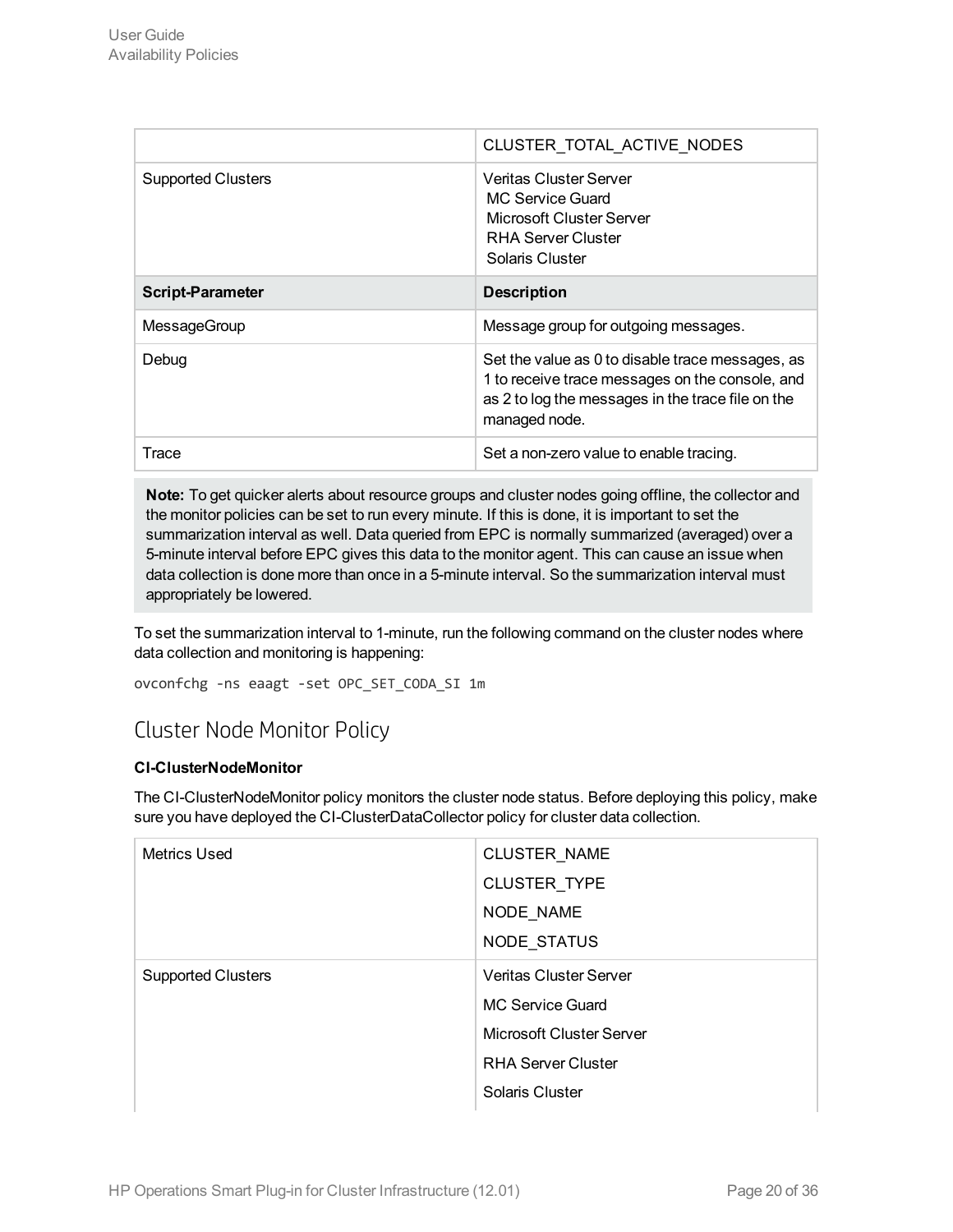| <b>Script-Parameter</b> | <b>Description</b>                                                                                                                                                               |
|-------------------------|----------------------------------------------------------------------------------------------------------------------------------------------------------------------------------|
| MessageGroup            | Message group for outgoing messages.                                                                                                                                             |
| Debug                   | Set the value as $\theta$ to disable trace messages, as<br>1 to receive trace messages on the console, and<br>as 2 to log the messages in the trace file on the<br>managed node. |
| Trace                   | Set a non-zero value to enable tracing.                                                                                                                                          |

### <span id="page-20-0"></span>Cluster Resource Group Monitor Policy

#### **CI-ClusterResGroupMonitor**

The CI-ClusterResGroupMonitor policy monitors the state and availability of resource groups in a cluster. Before deploying this policy, make sure you have deployed the CI-ClusterDataCollector policy for cluster data collection.

| <b>Metrics Used</b>       | <b>CLUSTER NAME</b>                                                                                                                                                       |
|---------------------------|---------------------------------------------------------------------------------------------------------------------------------------------------------------------------|
|                           | CLUSTER_TYPE                                                                                                                                                              |
|                           | RESGROUP_NAME                                                                                                                                                             |
|                           | RESGROUP_NODE_LIST                                                                                                                                                        |
|                           | RESGROUP_STATUS                                                                                                                                                           |
|                           | RESGROUP_LOCAL_STATE                                                                                                                                                      |
|                           | RESGROUP_ACTIVE_NODE                                                                                                                                                      |
|                           | RESGROUP_VIRTUAL_IP_ADDR                                                                                                                                                  |
| <b>Supported Clusters</b> | <b>Veritas Cluster Server</b>                                                                                                                                             |
|                           | <b>MC Service Guard</b>                                                                                                                                                   |
|                           | Microsoft Cluster Server                                                                                                                                                  |
|                           | <b>RHA Server Cluster</b>                                                                                                                                                 |
| <b>Script-Parameter</b>   | <b>Description</b>                                                                                                                                                        |
| MessageGroup              | Message group for outgoing messages.                                                                                                                                      |
| Debug                     | Set the value as 0 to disable trace messages, as<br>1 to receive trace messages on the console, and<br>as 2 to log the messages in the trace file on the<br>managed node. |
| Trace                     | Set a non-zero value to enable tracing.                                                                                                                                   |

**Note:** CI-ClusterResGroupMonitor policy sends an alert only when the resource group is *globally offline* on all the cluster nodes configured in a cluster.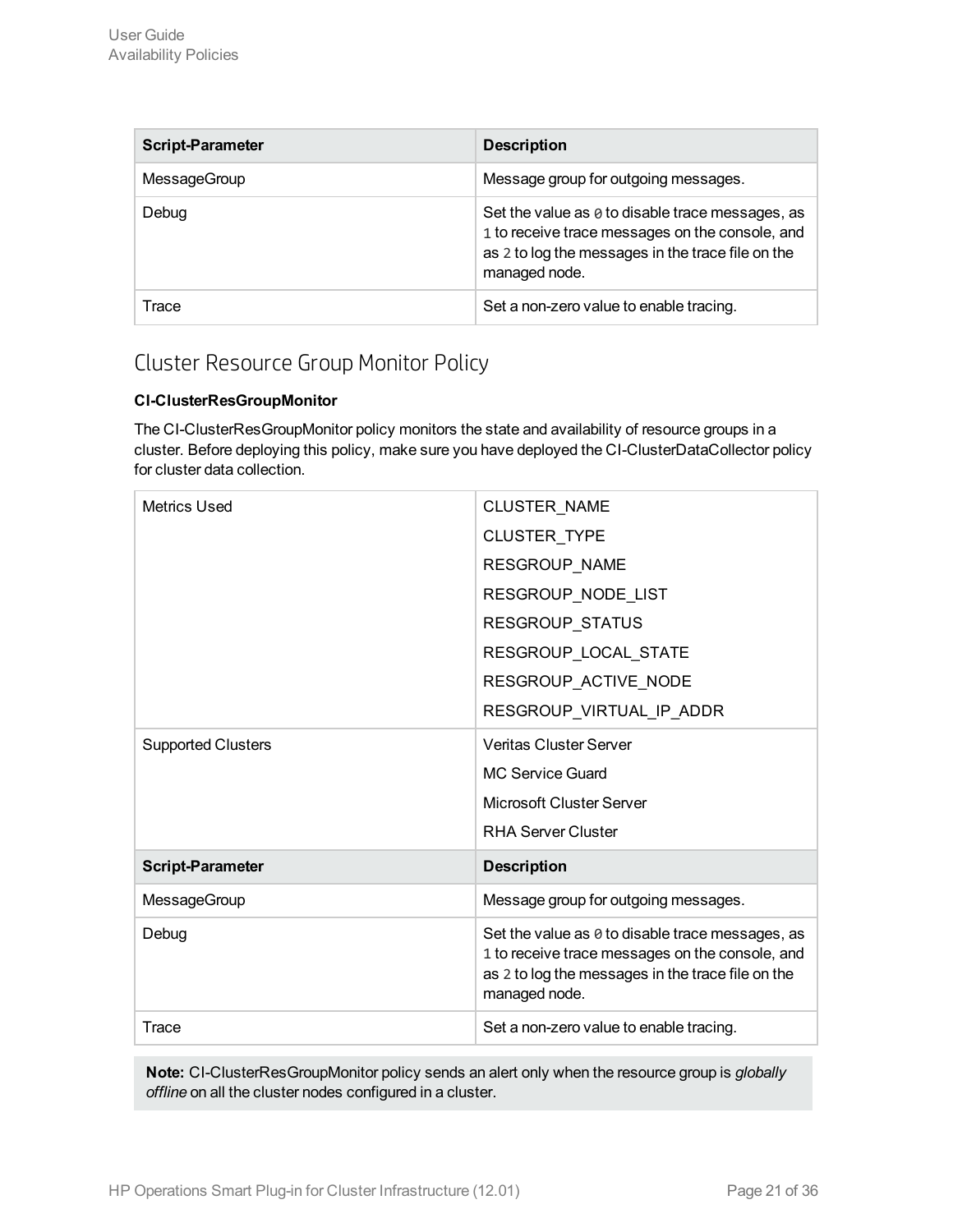### <span id="page-21-0"></span>Microsoft Windows Cluster Service Monitor Policy

#### **CI-MSWindowsClusterServiceMonitor policy**

The CI-MSWindowsClusterServiceMonitor policy is a Service/Process Monitoring type policy that checks for the state and availability of Microsoft Windows services. It monitors the Microsoft Windows services on the managed cluster nodes and sends out an alert in case the service is unavailable or stopped.

The CI-MSWindowsClusterServiceMonitor policy is only supported on Microsoft Windows platform. The default policy group for the policy is:

#### **Infrastructure Management→***language***→Cluster Infrastructure→Availability→Monitors→MS Cluster Server**

### <span id="page-21-1"></span>HP MC/ServiceGuard Cluster Process Monitor Policy

#### **CI-MCSGClusterProcessMonitor policy**

The CI-MCSGClusterProcessMonitor policy is a Service/Process Monitoring type policy that monitors the state and availability of HP MC/ServiceGuard Cluster process on Linux, for RHEL and SLES systems. It monitors the process *cmcld* and sends out an alert in case the process is not running on the managed node. The *cmcld* process runs on every cluster node and helps to initialize and monitor the health of the cluster.

The CI-MCSGClusterProcessMonitor policy is only supported on RHEL and SLES platforms. The default policy group for this policy is:

#### **Infrastructure Management→***language***→Cluster Infrastructure→Availability→Monitors→MCSG Cluster Server**

### <span id="page-21-2"></span>Red Hat Cluster Process Monitor Policies

#### **CI-RHClusterCCSDProcessMonitor policy**

The CI-RHClusterCCSDProcessMonitor policy is a Service/Process Monitoring type policy that monitors the state and availability of the Red Hat Cluster process on Linux, for RHEL systems. It monitors the process *ccsd* (Cluster Configuration System Daemon) and sends out an alert in case the process is not running on the managed node.

The CI-RHClusterCCSDProcessMonitor policy is only supported on the RHEL platform. The default policy group for the policy is:

#### **Infrastructure Management→***language***→Cluster Infrastructure→Availability→Monitors→RH Cluster Server**

#### **CI-RHClusterRGManagerProcessMonitor policy**

The CI-RHClusterRGManagerProcessMonitor policy is a Service/Process Monitoring type policy that monitors the state and availability of the Red Hat Cluster process on Linux, for RHEL systems. It monitors the process *clurgmgrd* (Cluster Resource Group Manager) and sends out an alert in case the process is not running on the managed node.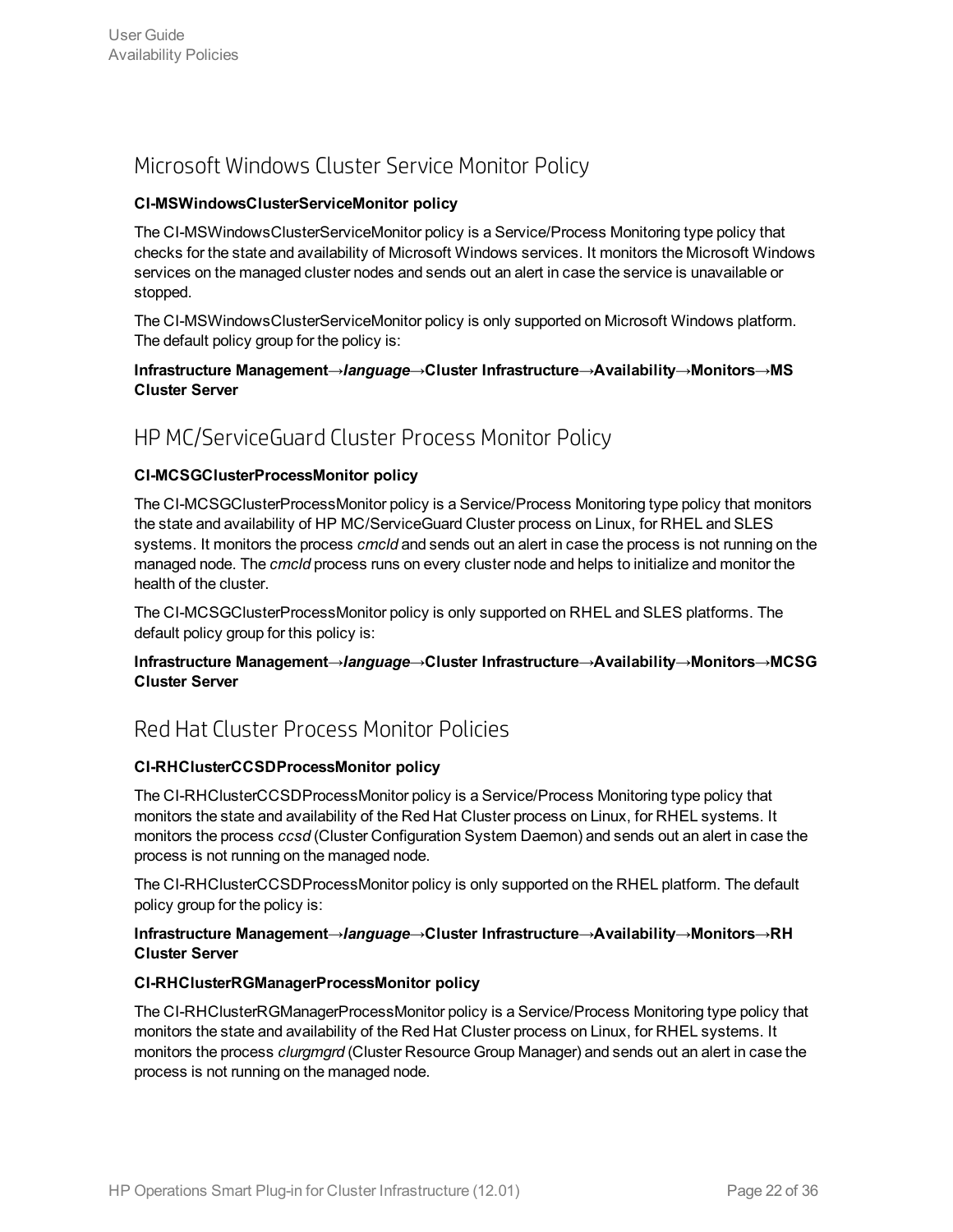The CI-RHClusterRGManagerProcessMonitor policy is only supported on the RHEL platform. The default policy group for the policy is:

#### **Infrastructure Management→***language***→Cluster Infrastructure→Availability→Monitors→RH Cluster Server**

### <span id="page-22-0"></span>Veritas Cluster Server Process Monitor Policies

The Cluster Infrastructure SPI monitors the Veritas cluster processes and services on the Windows, HP-UX, Linux, AIX, and Solaris operating systems.

#### **CI-VCSWindowsProcessMonitor policy**

The policy is a Service/Process Monitoring type policy that monitors the state and availability of the Veritas cluster server process or service on Microsoft Windows systems and sends out an alert in case the monitored process or service is not running on the managed node. The policy monitors the following:

- High Availability Daemon (HAD). The daemon tracks all changes within the cluster configuration and resource status by communicating with the Global Atomic Broadcast (GAB).
- VCSComm service. The service is responsible for configuring the GAB and Low Latency Transport (LLT) in a VERITAS cluster.
- The Veritas Cluster Server Helper or HADHelper. The service is used by Veritas Cluster Server to perform operations that require administrator permissions.

The default group for the policy is:

#### **Infrastructure Management→***language***→Cluster Infrastructure→Availability→Monitors→VERITAS Cluster Server →Windows**

#### **CI-VCSUnixProcessMonitor policy**

The policy is a Service/Process Monitoring type policy that monitors the state and availability of the Veritas cluster server process on HP-UX, Linux (for RHEL and SUSE), AIX, and Solaris operating systems and sends out an alert in case the process is not running on the managed node. The policy monitors the following:

- High Availability Daemon (HAD). The daemon tracks all changes within the cluster configuration and resource status by communicating with the global atomic broadcast (GAB).
- Hashadow daemon. The daemon monitors HAD and if HAD fails hashadow attempts to restart it.

The default group for the policy is:

#### **Infrastructure Management→***language***→Cluster Infrastructure→Availability→Monitors→VERITAS Cluster Server →Unix**

### <span id="page-22-1"></span>Solaris Cluster Process Monitor Policy

The Cluster Infrastructure SPI monitors the Solaris cluster processes and services on the Solaris operating system.

#### **CI-SunClusterProcessMonitor policy**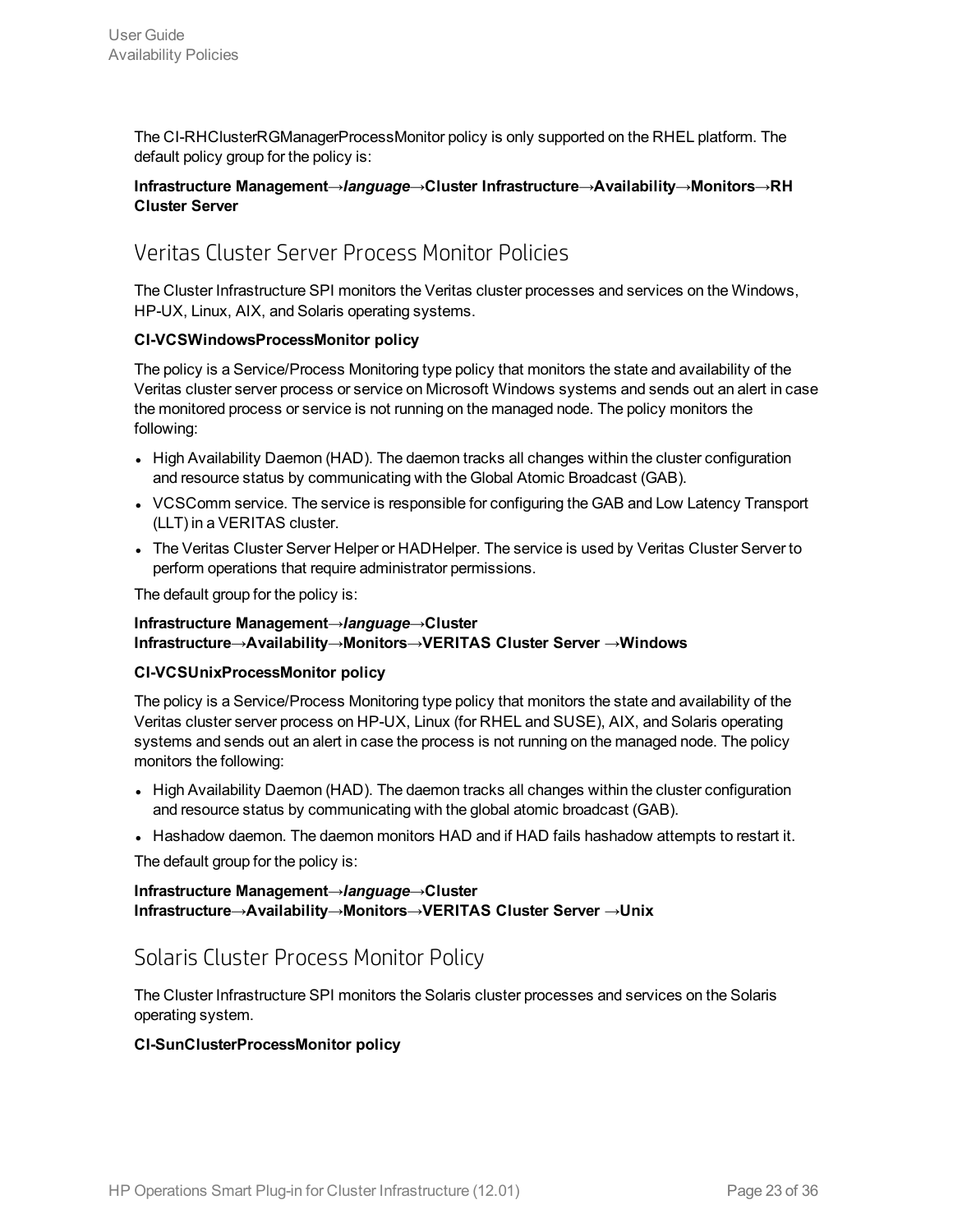The policy is a Service/Process Monitoring type policy that monitors the state and availability of the Solaris cluster daemon on the Solaris operating systems and sends out an alert in case the monitored process or service is not running on the managed node. The default group for the policy is:

<span id="page-23-0"></span>**Infrastructure Management→** *language***→ Cluster Infrastructure→ Availability→ Monitors→ Solaris Cluster Server**

## Log Policies

Cluster Infrastructure SPI provides logfile policies to monitor crucial logs for the managed nodes. The default policy group for these policies is:

<span id="page-23-1"></span>**Infrastructure Management→***language***→Cluster Infrastructure→Logs**

### MS Cluster Server Policies

The default group for Microsoft Windows Event Log Monitor policies is:

#### **Infrastructure Management→***language***→Cluster Infrastructure→Logs→MS Cluster Server**

- <sup>l</sup> **CI-MSWindowsClusterServer\_NetworkWarnError policy:** This policy forwards all warning and error event log entries related to cluster IP address resources, initialization of the cluster and network driver, and creation of NetBIOS interface to the HPOM console.
- **.** CI-MSWindowsClusterServer\_NodeWarnError policy: This policy forwards all warning and error event log entries related to cluster node to the HPOM console.
- <sup>l</sup> **CI-MSWindowsClusterServer\_StorageWarnError policy:** This policy forwards all warning and error event log entries related to cluster disks and quorum resource to the HPOM console.
- <sup>l</sup> **CI-MSWindowsClusterServer\_AvailabilityWarnError policy:** This policy forwards all warning and error event log entries related to failover cluster server availability to the HPOM console.

### <span id="page-23-2"></span>Solaris Cluster Server Policies

- **CI-SunClusterResourceLogMonitor:** This policy forwards all warning and error event log entries related to cluster resources to the HPOM console.
- **.** CI-SunClusterNetworkLogMonitor: This policy forwards all warning and error event log entries related to cluster network to the HPOM console.
- **CI-SunClusterNodeLogMonitor:** This policy forwards all warning and error event log entries related to cluster nodes to the HPOM console.

### <span id="page-23-3"></span>Veritas Cluster Server Policies for UNIX

- **.** CI-VCSUnixNetworkLogMonitor: This policy forwards all warning and error event log entries related to cluster network to the HPOM console.
- **CI-VCSUnixNodeLogMonitor:** This policy forwards all warning and error event log entries related to cluster node to the HPOM console.
- **.** CI-VCSUnixResourceLogMonitor: This policy forwards all warning and error event log entries related to cluster resources to the HPOM console.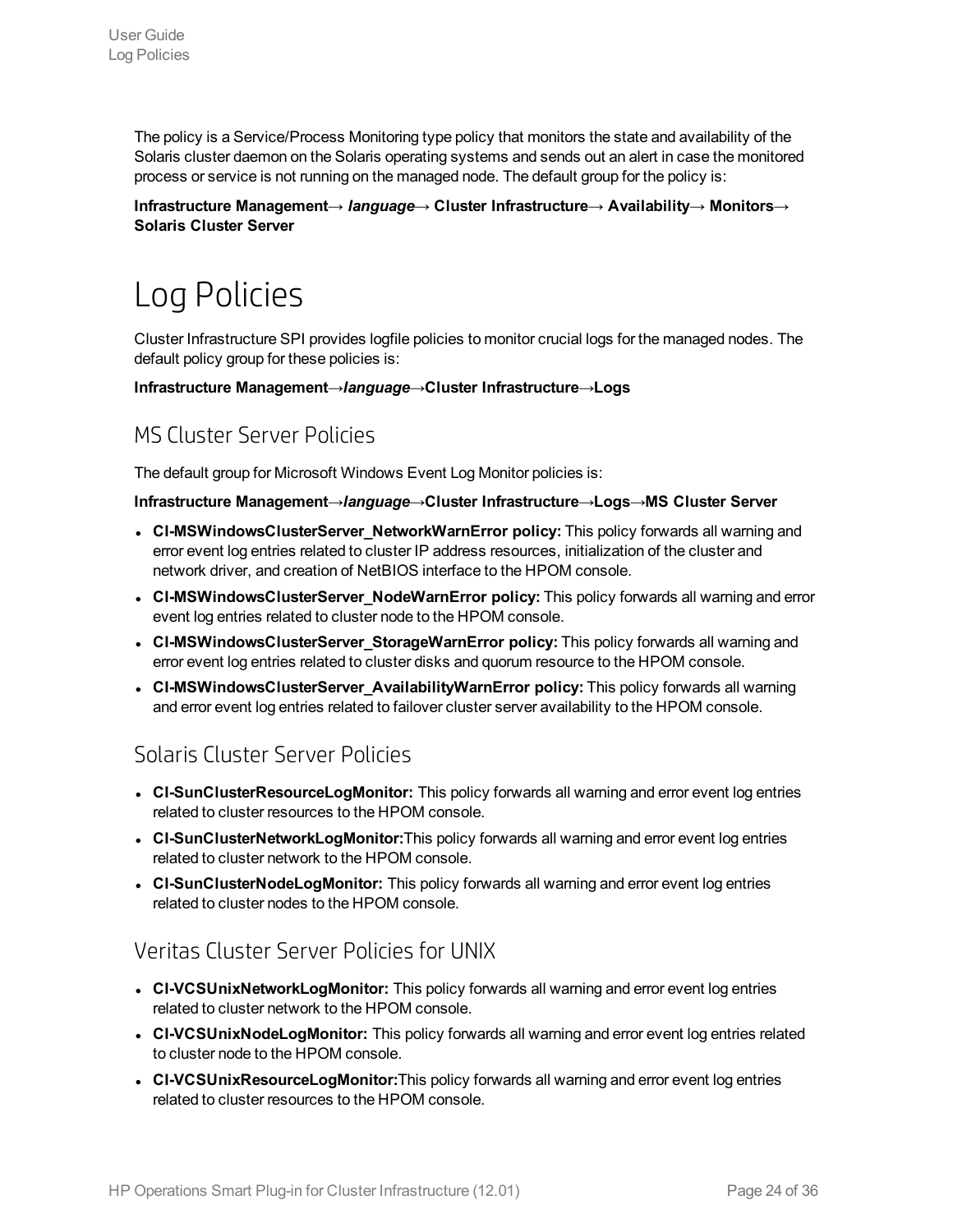### <span id="page-24-0"></span>Policies for Windows

- **. CI-VCSWindowsResourceLogMonitor:** This policy forwards all warning and error event log entries related to cluster resources to the HPOM console.
- **CI-VCSWindowsNodeLogMonitor:** This policy forwards all warning and error event log entries related to cluster node to the HPOM console.
- <span id="page-24-1"></span>**. CI-VCSWindowsNetworkLogMonitor:** This policy forwards all warning and error event log entries related to cluster network to the HPOM console.

## Deploying CI SPI Policies from HPOMfor Windows Management Server

To manually deploy policies from the management server, follow these steps:

- 1. Right-click the policy you want to deploy.
- 2. From the menu, select **All Tasks**.
- 3. Select **Deploy on**. The Deploy policies on dialog box opens.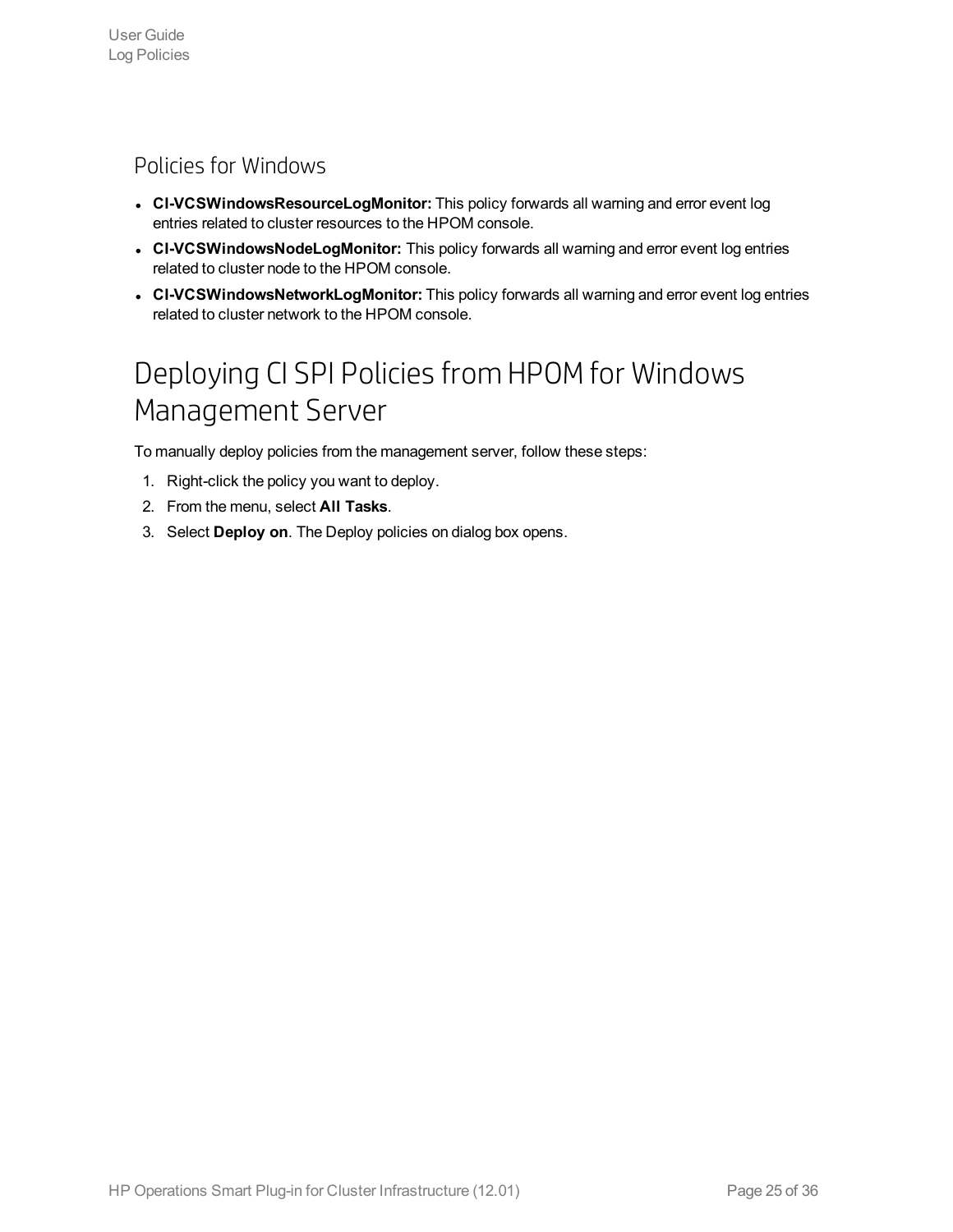| Deploy policies on                                                                                                                                                                                                                                             |  |
|----------------------------------------------------------------------------------------------------------------------------------------------------------------------------------------------------------------------------------------------------------------|--|
| Deployment Nodes                                                                                                                                                                                                                                               |  |
| C Select all nodes on which the current version of the policy is deployed<br>C Select all nodes on which any version of the policy is deployed<br>○ Select nodes from the tree<br>Managed nodes:<br>⊟… <mark>∏ile</mark> l Nodes<br>白… ■     HP Defined Groups |  |
| □□ NNM Managed Nodes<br>审<br>画 Unix<br>$\overline{\mathbf{r}}$<br>ll <sup>l</sup> lell Windows<br>ஈ<br><b>DUE BTOVM128</b>                                                                                                                                     |  |
| Deployment Options                                                                                                                                                                                                                                             |  |
| $\overline{\triangledown}$ deploy policy only if version is newer                                                                                                                                                                                              |  |
| ignore policy owner                                                                                                                                                                                                                                            |  |
| Policy status after deployment:<br>$\bigcap$ enable<br>$\bigcap$ disable                                                                                                                                                                                       |  |
| C keep existing                                                                                                                                                                                                                                                |  |
|                                                                                                                                                                                                                                                                |  |
| 0K<br>Cancel                                                                                                                                                                                                                                                   |  |

- 4. Select the option **Select nodes from the tree**. From the list of managed nodes, select the nodes where you want to deploy the policy.
- <span id="page-25-0"></span>5. Click **OK**.

## Deploying CI SPI Policies from HPOM for UNIX Management Server

Before you deploy policies, make sure that the nodes have been added to the management server and have HP Operations Agent software installed. For more information about how to add nodes to the management server, refer to the HP Operations Manager for UNIX Online Help.

You can manually deploy the policies to the nodes or enable auto deployment of policies.

To enable auto deployment of policies, follow these steps:

1. To enable auto deployment on the server, run the following command:

#### **/opt/OV/contrib/OpC/autogranting/enableAutoGranting.sh**

2. To enable auto deployment for Infra SPI using XPL config change, run the following command: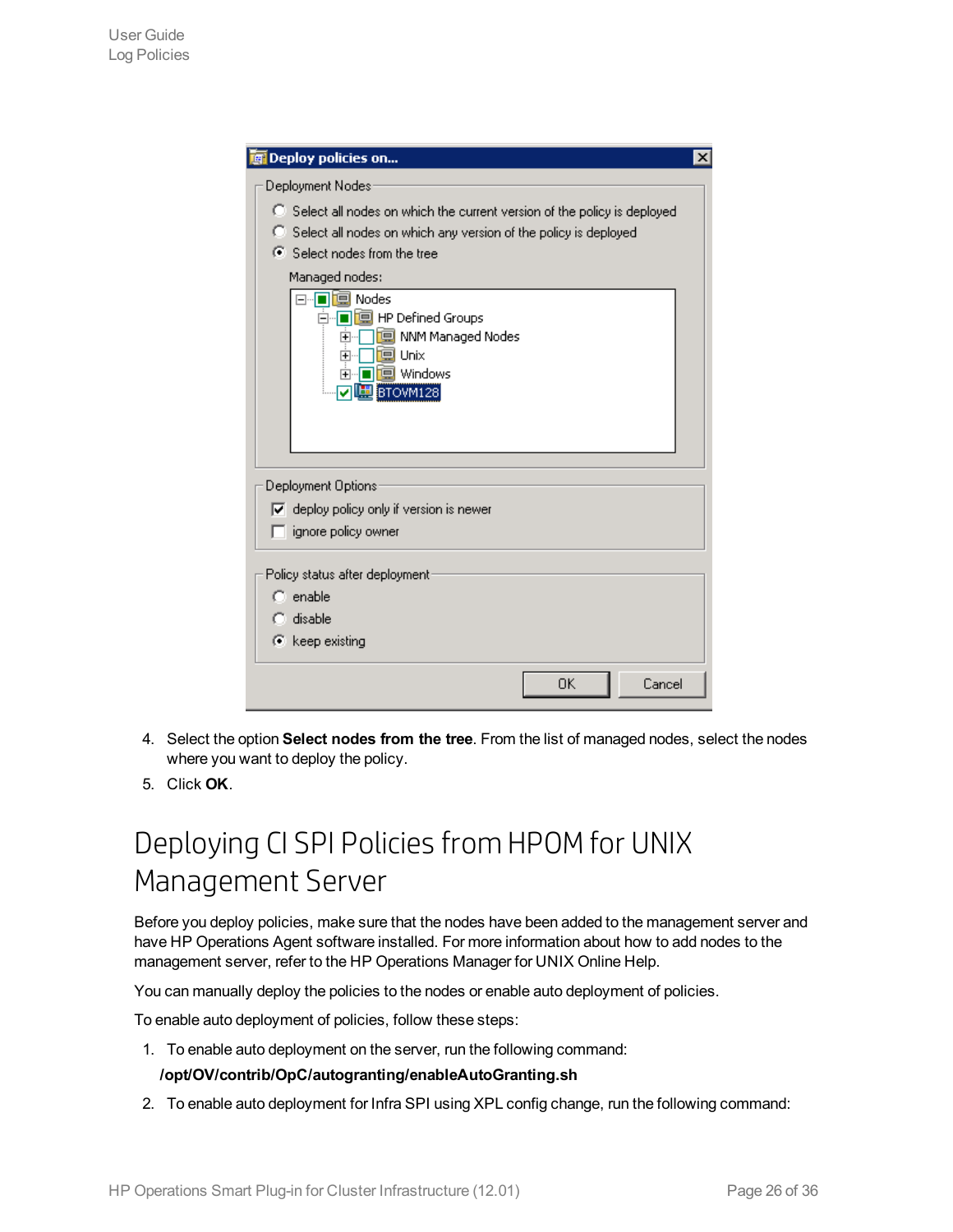#### **ovconfchg -ns infraspi -set AUTODEPLOYMENT true**

3. To activate the node, run the following command on the management server:

#### **opcactivate -srv <HPOM Server> -cert\_srv <HPOM Server> -f**

- 4. Grant the certificates.
- 5. Add the node to the SI-Deployment node group.
- 6. Deploy configuration.
- 7. Check whether the node is added to the appropriate node group.
- 8. Verify auto deployment of policies to the node.

To manually deploy policies from the management server for HPOM for UNIX (HP-UX, Linux, or Solaris) follow these steps:

#### **Task1: Assign Policy or Policy group**

- 1. Log on to HPOM as the administrator. The HPOM Administration interface appears.
- 2. Click **Policy Bank** under the Objects Bank category. The Policy Bank window opens.
- 3. In the Policy Bank window, select the policy or policy groups you want to assign to a node or a node group.
- 4. Select **Assign to Node** or **Node group** from the **Choose an Action** drop-down box and click submit. The Select window opens.
- 5. Select the node or the node groups and click **OK**. The selected policies are assigned to the nodes.

#### **Task2: Deploy Policies**

- 1. From the HPOM Administration interface, click **Node Bank** under the Objects Bank category. The Node Bank window opens.
- 2. In the Node Bank window, select the nodes or node groups on which you want to deploy policies.
- 3. Select **Deploy Configuration** from the **Choose an Action** drop-down box and click **Submit**. The Select window opens.
- 4. Select the **Distribute Policies** check box and click **OK**. The policies are deployed on the selected nodes.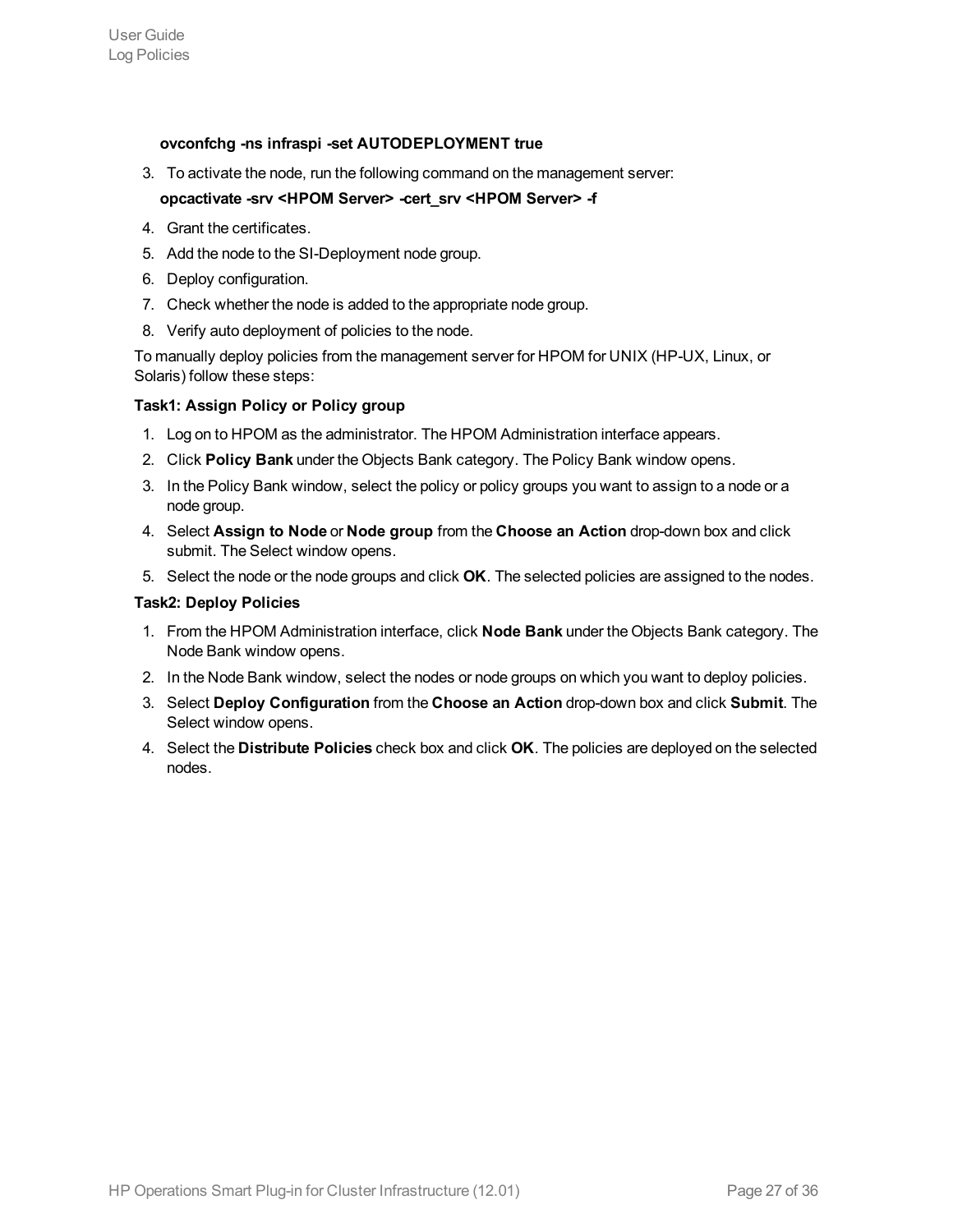# <span id="page-27-0"></span>Chapter 6: Cluster Infrastructure SPI Reports

The HP Reporter captures and formats data collected at nodes and generates web-based reports. These reports help you understand an overall picture of cluster resources. To generate and see reports from data collected by the Cluster Infrastructure SPI (CI SPI), you must use HP Reporter in conjunction with HPOM.

After you install HP Reporter in your environment, you can access the CI SPI reports from the HPOM for Windows console. Those reports are available under **Reports** section in the HPOM console tree and offer helpful information for analyzing trends for cluster infrastructure availability and performance. To install HP Reporter package, see the *Infrastructure SPI Installation Guide*. To see reports, expand **Reports→HA Cluster Infrastructure** in the console tree.

If HP Reporter is installed on a separate system connected to the HPOM management server (for Windows, UNIX, Linux, or Solaris operating system), you can see the reports on HP Reporter system. For more information about integration of HP Reporter with HPOM, see *HP Reporter Installation and Special Configuration Guide*.

The Reports folder is not created until data is collected on nodes and the Service Reporter consolidation process has run, which is usually 24 hours after a node becomes managed.

The Cluster Infrastructure SPI provides the following reports:

#### **Cluster Configuration Report**

This report displays the configuration information for all nodes that are members of the cluster. It provides information about the active nodes and resource group in the cluster. You can use this report to see the cluster configuration details for a cluster. The following is an example report for Cluster Configuration report: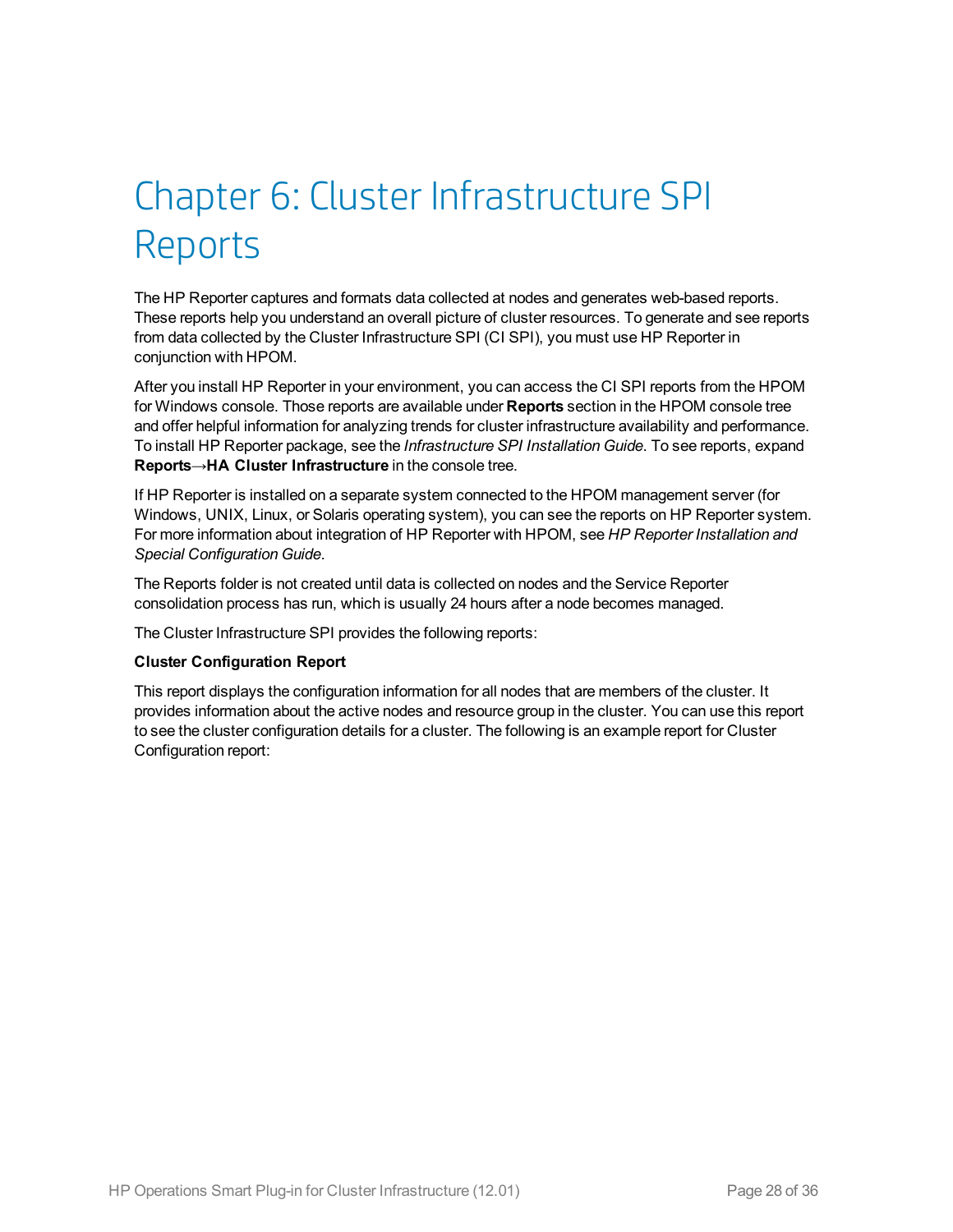### Operations - Smart Plug-ins for Infrastructure

### **Cluster Configuration**

### for Group HA Cluster Infrastructure

#### This report was prepared: 8/11/2009, 2:59:12 AM

This report shows the configuration information of all the clusters nodes

#### cluster1

| <b>Active Nodes</b>                           | 2                       |
|-----------------------------------------------|-------------------------|
| Number of nodes configured                    | 2                       |
| Number of failover resource groups configured |                         |
| <b>Cluster Type</b>                           | MC/ServiceGuard (MC/SG) |
| Cluster SPI Collector Node                    | tcivmi07 ov test        |

#### Resource Groups Configuration

| Resource Group Name | Node List         | Active Node      |
|---------------------|-------------------|------------------|
| test-oval           | tcivmi07 tcivmi08 | tcivmi07.ov.test |

#### **TCPCCLUSTER07**

| <b>Active Nodes</b>                           | 2                               |
|-----------------------------------------------|---------------------------------|
| Number of nodes configured                    | 2                               |
| Number of failover resource groups configured | 4                               |
| <b>Cluster Type</b>                           | Microsoft Cluster Server (MSCS) |
| Cluster SPI Collector Node                    | tcpc097.ov.test                 |

#### Resource Groups Configuration

| <b>Resource Group Name</b> | Node List       | <b>Active Node</b> |
|----------------------------|-----------------|--------------------|
| Cluster Group              | tcpc097 tcpc096 | tcpc096.ov.test    |
| <b>MSDTC</b>               | tcpc096 tcpc097 | TCPC096.ov.test    |
| ovow                       | tcpc097 tcpc096 | tcpc096.ov.test    |
| SQL                        | tcpc096 tcpc097 | TCPC096.ov.test    |

#### **Cluster Uptime Report**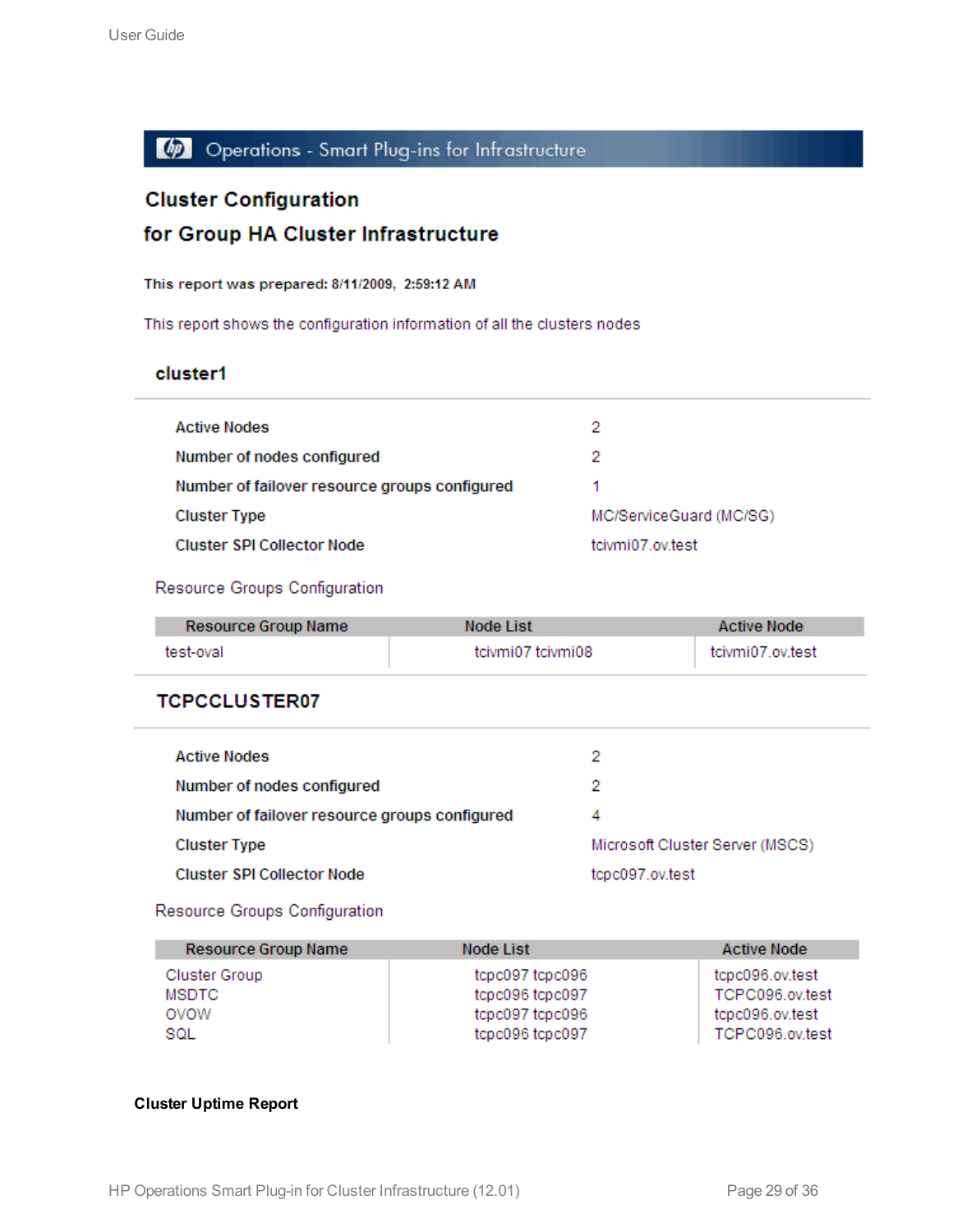This report displays the uptime information of the cluster, cluster resource groups, and the member nodes. It also provides information about the time spent by the resource groups on each of the nodes it is configured to run on. You can use this report to see the cluster uptime details. The following is an example report for Cluster Uptime report:

#### (b) Operations - Smart Plug-ins for Infrastructure

#### **Cluster Uptime Report**

#### for Group HA Cluster Infrastructure

This report was prepared: 9/7/2009, 2:02:59 AM

This report shows the uptime information of the clusters, cluster resource groups and the nodes.

|                                                                                                                                 | Dates in Database                    | Days in<br>Database | Uptime % |  |  |  |
|---------------------------------------------------------------------------------------------------------------------------------|--------------------------------------|---------------------|----------|--|--|--|
| Cluster Name<br>new_cluster                                                                                                     | 08/07/2009 - 09/06/2009              | 17                  | 100.00   |  |  |  |
| Resource Group Name<br>newsrv<br>Node Name                                                                                      | 08/07/2009 - 09/06/2009              | 17                  | 100.00   |  |  |  |
| alhpvm1g.ov.test                                                                                                                | 08/07/2009 - 09/06/2009              | 17                  | 100.00   |  |  |  |
| alhpvm1m.ov.test                                                                                                                | 08/07/2009 - 09/06/2009              | 17                  | 43.29    |  |  |  |
| Resource Group Name                                                                                                             | Time spent on Node by Resource Group |                     |          |  |  |  |
| newsrv<br>alhpvm1g.ov.test                                                                                                      | 08/20/2009 - 09/06/2009              | 13                  | 69.11    |  |  |  |
| alhpvm1m.ov.test                                                                                                                | 08/07/2009 - 08/27/2009              |                     | 30.89    |  |  |  |
| % of time spent by Node on ResGroup<br>For newsry<br>alhpvm1g.ov.test<br>69.1%<br>alhpvm1m.ov.test<br>30.9%<br>Total:<br>100.0% |                                      |                     |          |  |  |  |

**Cluster System Availability Report**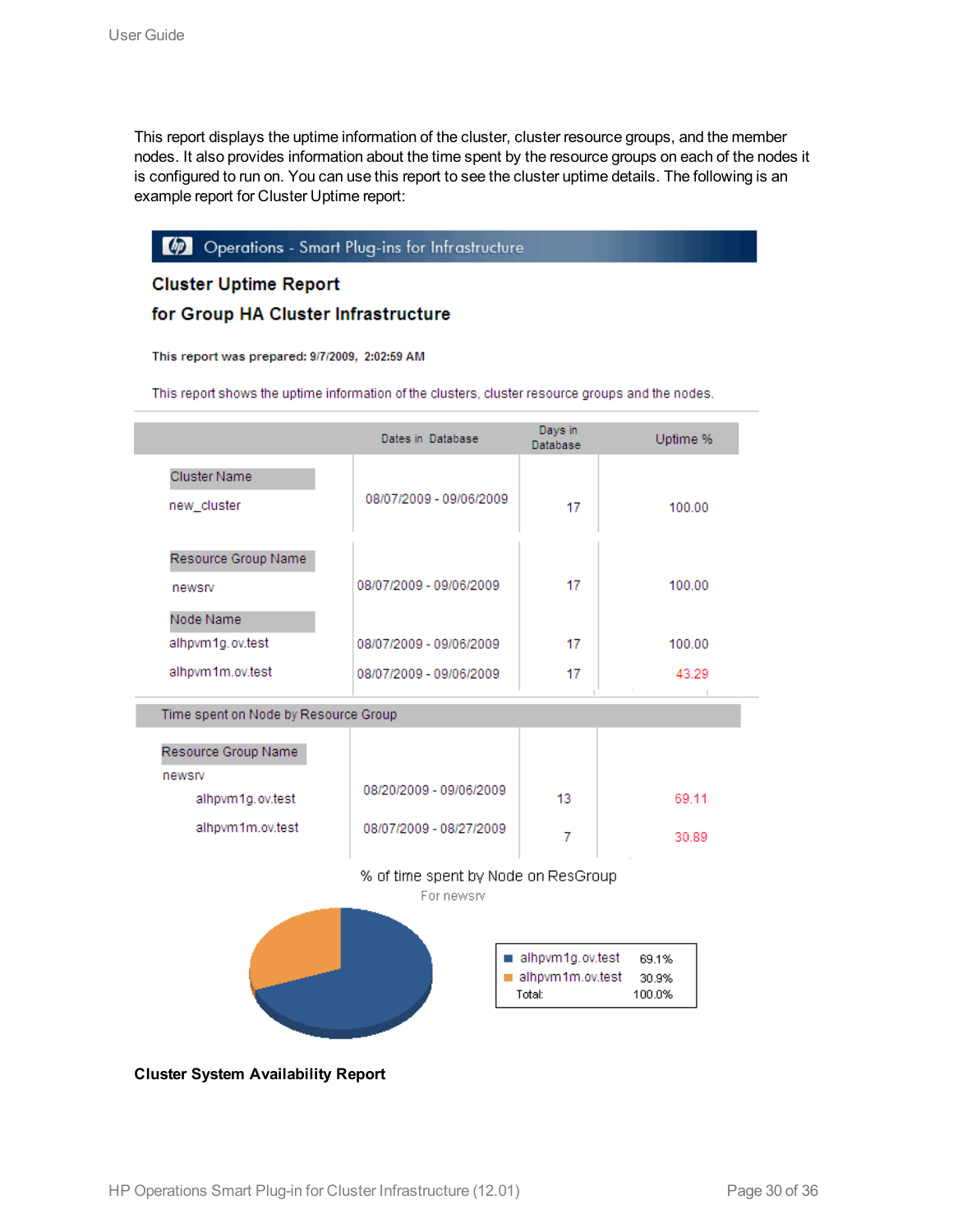This report displays the system availability information of cluster member nodes. The information is sorted by day and shift-time. The shifts are defined at the end of each report section. The following is an example report for Cluster System Availability report:

Operations - Smart Plug-ins for Infrastructure

#### **System Availability**

#### for Group HA Cluster Infrastructure

This report was prepared: 9/7/2009, 6:32:24 AM

System Up Time is calculated based on time when the system is rebooted. The reboot time is logged by the performance agents. The named Shift is defined at the end of each report section. The All Shifts percent is based on all defined shifts for the range of dates in the database and does not cover time outside of shifts, weekends, or holidays. The %uptime is not showed for each shifts but this is available for All Shifts only.

| <b>System Name</b>  | Dates in<br>Database | Days in<br>Database | Downtime<br>(minutes) | <b>All Shifts</b><br>Up Time % | Total no of<br>Down |
|---------------------|----------------------|---------------------|-----------------------|--------------------------------|---------------------|
| tcivmi07.ov.test    | 8/7/2009 - 8/28/2009 | 16                  | 0.00                  | 100.00                         | 0                   |
| tcivmi08.ov.test    | 8/7/2009 - 8/28/2009 | 16                  | 0.00                  | 100.00                         | 0                   |
| tcpc096.ov.test     | 8/7/2009 - 8/27/2009 | 15                  | 0.00                  | 100.00                         | 0                   |
| tcpc097.ov.test     | 8/7/2009 - 8/28/2009 | 16                  | 0.00                  | 100.00                         | 0                   |
| TCVM <sub>195</sub> | 8/7/2009 - 8/28/2009 | 16                  | 0.00                  | 100.00                         | 0                   |
| Graveyard           |                      |                     |                       |                                |                     |

| <b>System Name</b> | Dates in<br>Database | Davs in<br>Database | Downtime<br>(minutes) | <b>All Shifts</b><br>Up Time % |
|--------------------|----------------------|---------------------|-----------------------|--------------------------------|
| tcivmi07.ov.test   | 8/7/2009 - 8/28/2009 | 16                  | 0.00                  | 100.00                         |
| tcivmi08.ov.test   | 8/7/2009 - 8/28/2009 | 16                  | 0.00                  | 100.00                         |
| tcpc096.ov.test    | 8/7/2009 - 8/27/2009 | 15                  | 0.00                  | 100.00                         |
| tcpc097.ov.test    | 8/7/2009 - 8/28/2009 | 16                  | 0.00                  | 100.00                         |
| TCVM195            | 8/7/2009 - 8/28/2009 | 16                  | 0.00                  | 100.00                         |

| <b>Graveyard Shift</b>            |                         |       |  |  |  |
|-----------------------------------|-------------------------|-------|--|--|--|
| <b>Hours:Minutes</b><br>From - To |                         |       |  |  |  |
| Monday                            | 12:00:00AM<br>8:00:00AM | 8:00  |  |  |  |
| Tuesday                           | 8:00:00AM<br>12:00:00AM | 8:00  |  |  |  |
| Wednesday                         | 8:00:00AM<br>12:00:00AM | 8:00  |  |  |  |
| Thursday                          | 8:00:00AM<br>12:00:00AM | 8:00  |  |  |  |
| Friday                            | 8:00:00AM<br>12:00:00AM | 8:00  |  |  |  |
|                                   |                         | 40:00 |  |  |  |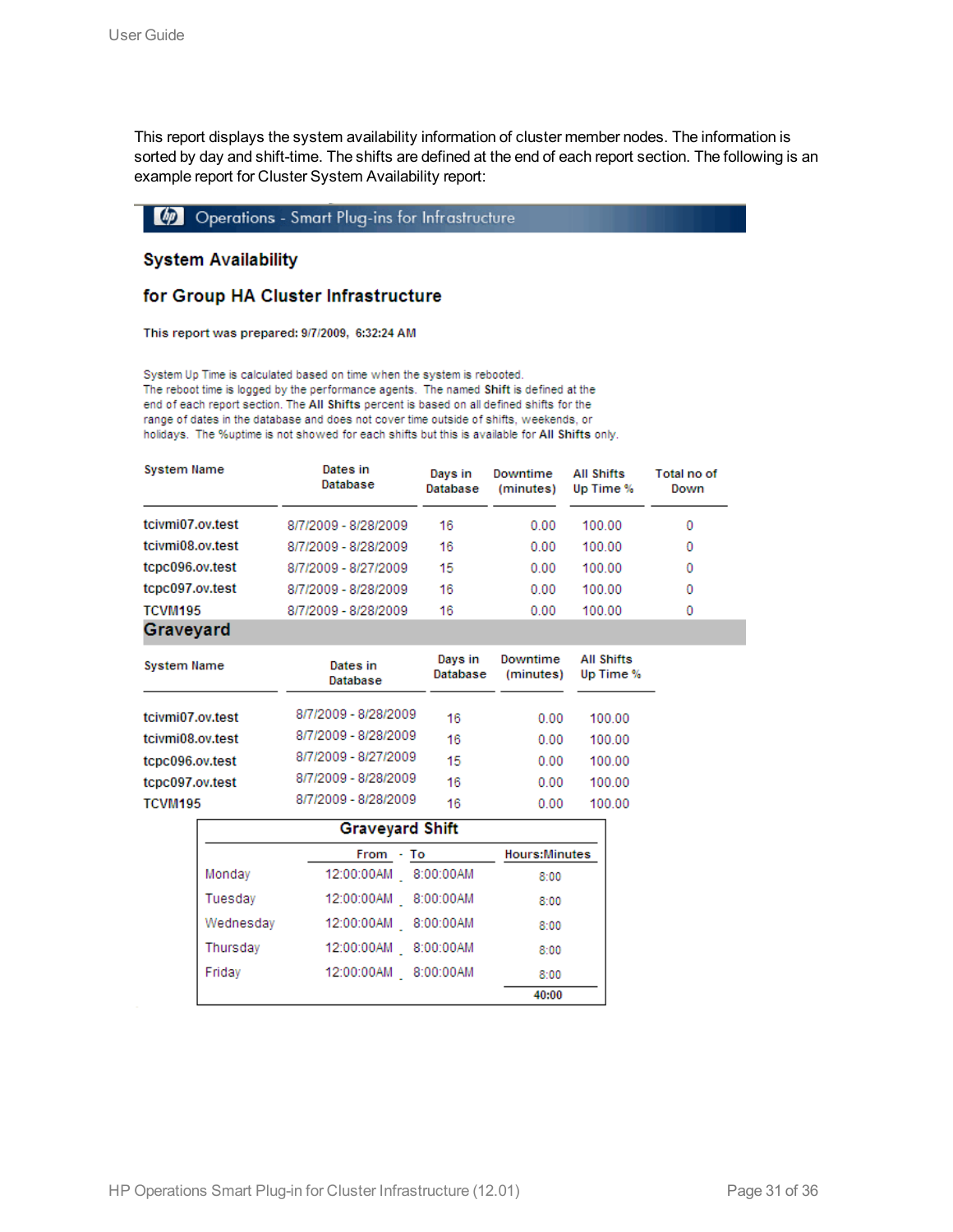# <span id="page-31-0"></span>Chapter 7: Troubleshooting

This chapter covers basic troubleshooting scenarios in CI SPI.

| <b>Problem</b>  | Advanced Monitoring policies modified in HPOM for UNIX Administrator<br>interface fail to run after deployment to managed nodes.                                                                                                         |
|-----------------|------------------------------------------------------------------------------------------------------------------------------------------------------------------------------------------------------------------------------------------|
| Cause           | When advanced monitoring policies are edited in interface mode in HPOM<br>for UNIX policy editor, syntax errors are induced into the Perl code module.<br>This causes the policy to fail to run. Errors such as the following appear:    |
|                 | An error occurred in the processing of the policy 'SI-<br>LinuxSshdProcessMonitor'. Please check the following errors<br>and take corrective actions. (OpC30-797)                                                                        |
|                 | Error during evaluation of threshold level "Processes - Fill<br>Instance list" (OpC30-728)                                                                                                                                               |
|                 | Execution of instance filter script failed. (OpC30-714)Perl<br>Script execution failed: syntax error at PerlScript line 11,<br>near "1                                                                                                   |
|                 | #BEGIN PROCESSES LIST                                                                                                                                                                                                                    |
|                 | #ProcName=/usr/sbin/sshd                                                                                                                                                                                                                 |
|                 | #Params=                                                                                                                                                                                                                                 |
|                 | $#Parameters =$                                                                                                                                                                                                                          |
|                 | #MonMode=>=                                                                                                                                                                                                                              |
|                 | #ProcNum=1                                                                                                                                                                                                                               |
|                 | #END PROCESSES LIST@ProcNames"                                                                                                                                                                                                           |
|                 | Missing right curly or square bracket at PerlScript line 17,<br>within string syntax error at PerlScript line 17, at EOF.<br>$(OpC30 - 750)$                                                                                             |
|                 | The un-edited advanced monitoring policies (Measurement Threshold type)<br>work fine when deployed from HPOM for UNIX.                                                                                                                   |
| <b>Solution</b> | To edit the settings in the Measurement Threshold policy, use 'Edit in Raw<br>mode' feature of the HPOM for UNIX Administrator interface to change the<br>policy contents. This requires you to know the syntax of the policy data file. |

| <b>Problem</b>  | Discovery and DNS resolution.                                                                                         |
|-----------------|-----------------------------------------------------------------------------------------------------------------------|
| <b>Solution</b> | Ensure that cluster resource groups resolve their IP to a well-defined host<br>name on both the server and the agent. |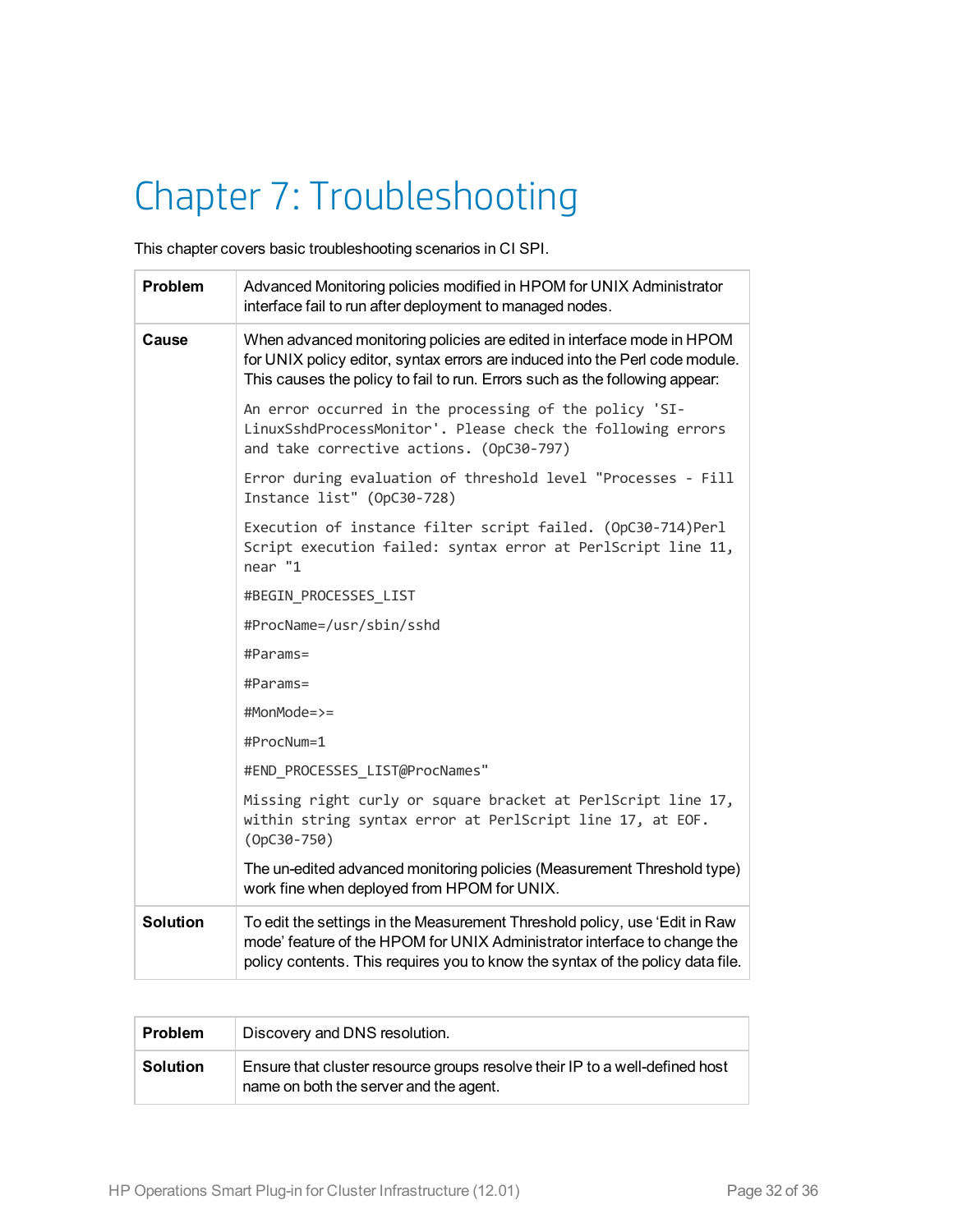| Problem         | Discovery procedures and data collection gives error with non-English names.                                                                                                                                                                                          |
|-----------------|-----------------------------------------------------------------------------------------------------------------------------------------------------------------------------------------------------------------------------------------------------------------------|
| Cause           | HA Cluster configurations with non-English cluster names and resource group<br>names are not supported by the Cluster Infrastructure SPI.                                                                                                                             |
| <b>Solution</b> | The Cluster Infrastructure SPI can be deployed successfully on a non-English<br>HPOM. However, using non-English names for systems shows up as an error<br>because non-English names are not recognized by the StoreCollection OvPerl<br>APIs in HP Operations agent. |

| Problem         | Alert Messages while Cluster Discovery automatically adds nodes.                                                                                                                                                                                                                               |                |                                                                                                     |  |
|-----------------|------------------------------------------------------------------------------------------------------------------------------------------------------------------------------------------------------------------------------------------------------------------------------------------------|----------------|-----------------------------------------------------------------------------------------------------|--|
| Cause           | While system discovery automatically adds nodes for cluster<br>environments, it generates alert messages with normal severity. These<br>messages take a while to get acknowledged because the auto-addition<br>feature of the system discover policy takes time to populate the nodes<br>bank. |                |                                                                                                     |  |
| <b>Solution</b> | in the XPL configuration parameters:<br>Configuration                                                                                                                                                                                                                                          | <b>Default</b> | Disable the Auto-addition feature by changing the following default values<br>Value to disable auto |  |
|                 | <b>Parameter</b>                                                                                                                                                                                                                                                                               | Value          | addition                                                                                            |  |
|                 | AutoAdd ClusterNode                                                                                                                                                                                                                                                                            | true           | false                                                                                               |  |
|                 | AutoAdd Cluster RG<br>IP                                                                                                                                                                                                                                                                       | true           | false                                                                                               |  |
|                 | AutoAdd<br><b>HypervisorNode</b>                                                                                                                                                                                                                                                               | true           | false                                                                                               |  |
|                 | AutoAdd_Guests                                                                                                                                                                                                                                                                                 | false          | true                                                                                                |  |
|                 |                                                                                                                                                                                                                                                                                                |                |                                                                                                     |  |

| <b>Problem</b>  | The ovclusterinfo tool does not return valid data when a cluster is down for<br>all cluster types.                                                                                                                                            |
|-----------------|-----------------------------------------------------------------------------------------------------------------------------------------------------------------------------------------------------------------------------------------------|
| Cause           | The ovclusterinfo tool returns valid data when the cluster is down only in<br>case of for MC/ServiceGuard cluster. For other cluster types the cluster<br>data collector logs data for its members only when the cluster status is<br>online. |
| <b>Solution</b> | If the clusters server goes down or loses connectivity with HPOM, it is<br>considered as if the complete cluster is down and the NUM ACTIVE<br>NODES parameter shows zero. The value is set to zero because of                                |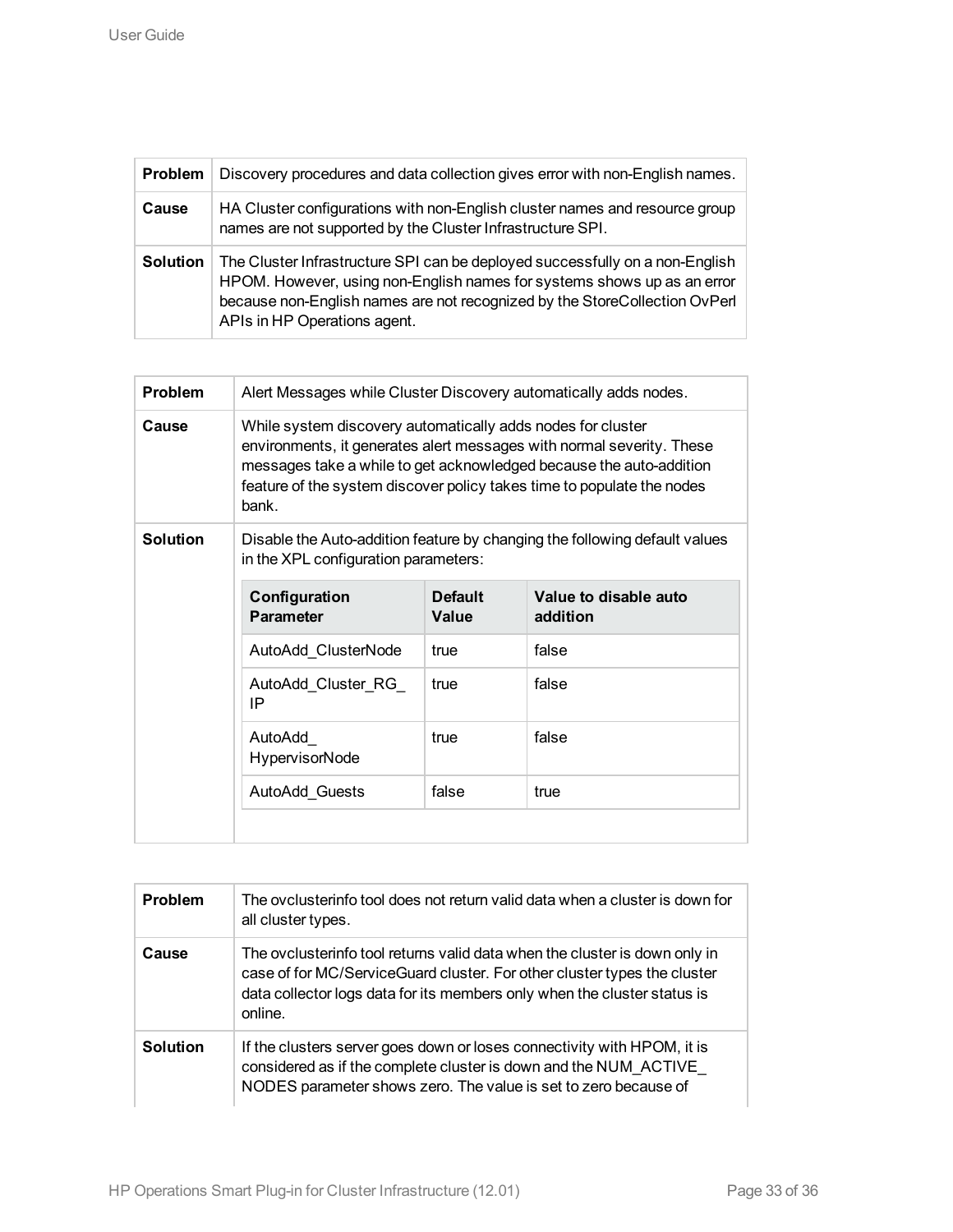| absence of valid data from cluster. The value changes to non-zero when |
|------------------------------------------------------------------------|
| the cluster is up.                                                     |

| <b>Problem</b>  | The following warning or error messages appear on the HPOM console:                                                                                                                                                                                                                                                                                                                                               |  |  |
|-----------------|-------------------------------------------------------------------------------------------------------------------------------------------------------------------------------------------------------------------------------------------------------------------------------------------------------------------------------------------------------------------------------------------------------------------|--|--|
|                 | An error occurred in the processing of the policy 'CI-<br>ClusterNodeMonitor'. Please check the following errors and<br>take corrective actions. (OpC30-797) Error during evaluation<br>of threshold level "Node Offline" (OpC30-728) Execution of<br>threshold script failed. (OpC30-712) Perl Script execution<br>failed: (in cleanup) Value: Cannot get current instance at<br>PerlScript line 40. (OpC30-750) |  |  |
| Cause           | The monitor policies may send out a warning message if they fail to retrieve<br>any cluster information from CODA. This happens when the cluster<br>collector has insufficient time to gather and record the cluster information.                                                                                                                                                                                 |  |  |
| <b>Solution</b> | To avoid such a scenario, first deploy the cluster collector to the node. The<br>cluster collector is scheduled to run every 15 minutes by default. Allow at<br>least two collection intervals before deploying the cluster monitor policies<br>to the node. This ensures proper functioning of the collector and monitor<br>policies.                                                                            |  |  |

| Problem         | If a fail-over occurs, the real-time status of your cluster infrastructure<br>environment is not updated in the service map immediately.                        |  |  |  |
|-----------------|-----------------------------------------------------------------------------------------------------------------------------------------------------------------|--|--|--|
| Cause           | The near real-time status of your cluster infrastructure environment is<br>updated, when the CI-ClusterDiscovery policy runs, based on the<br>following:        |  |  |  |
|                 | The next scheduled interval.                                                                                                                                    |  |  |  |
|                 | • Value of the INSTANCE_DELETION_THRESHOLD in agtrep<br>namespace.                                                                                              |  |  |  |
| <b>Solution</b> | To see the near real-time status of your cluster environment each time the<br>CI-ClusterDiscovery runs, make the following changes on all the cluster<br>nodes. |  |  |  |
|                 | 1. Type the command Ovconfchg -edit and search for agtrep<br>namespace.<br>The default value is:<br>[agtrep]<br>INSTANCE_DELETION_THRESHOLD=5                   |  |  |  |
|                 | 2.<br>Modify and add the following values under agtrep namespace:<br>[agtrep]<br>INSTANCE_DELETION_THRESHOLD=1<br>RESEND_RELATIONSHIP_INSTANCES=TRUE            |  |  |  |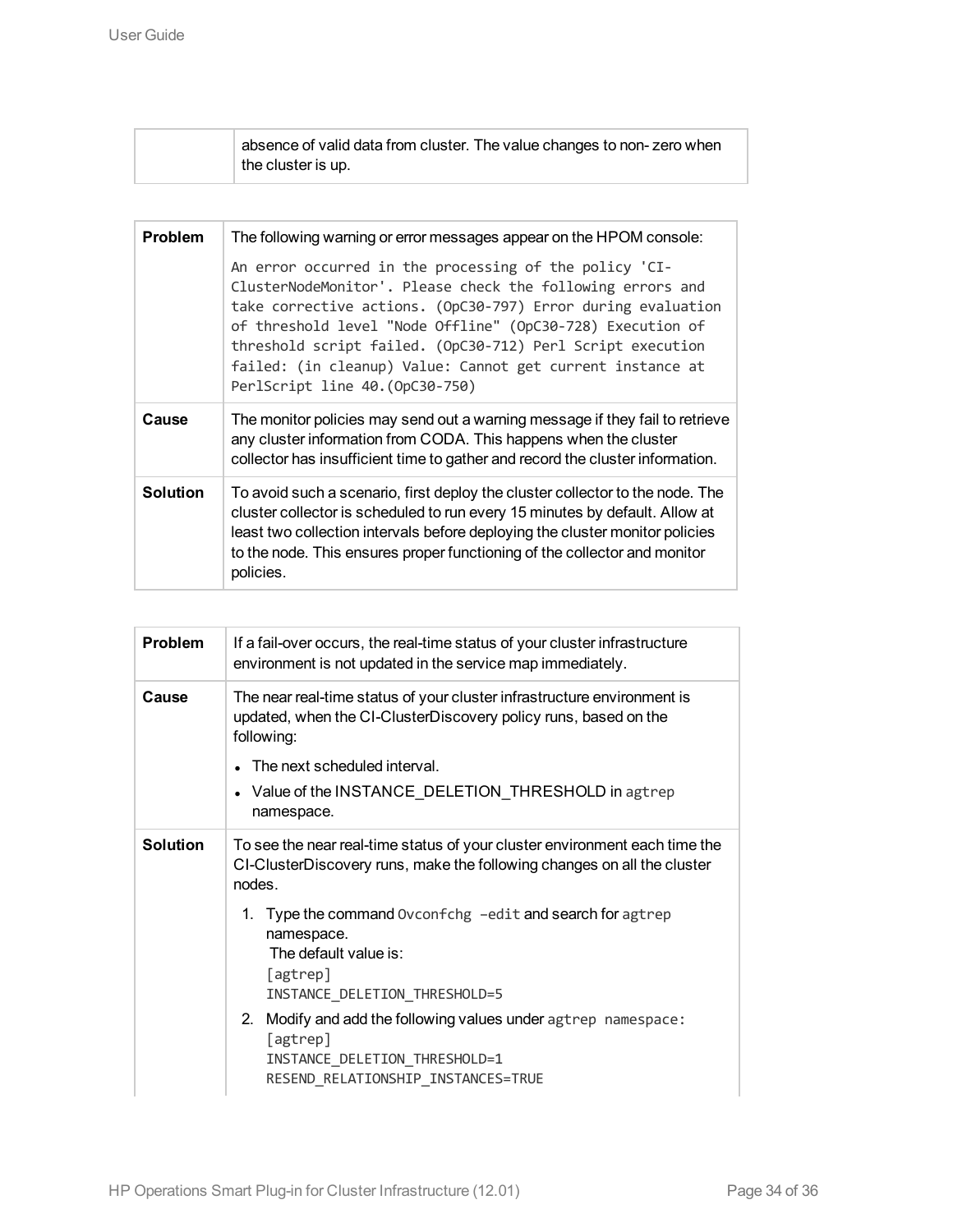|  | 3. Change the schedule interval of CI-ClusterDiscovery policy, as |
|--|-------------------------------------------------------------------|
|  | reguired.                                                         |

| <b>Problem</b>  | Warning or error messages on the HPOM console:                                                                                                                                                                                                                                                                                                                                                                                                                                                                                                                                                                                                                                         |  |  |
|-----------------|----------------------------------------------------------------------------------------------------------------------------------------------------------------------------------------------------------------------------------------------------------------------------------------------------------------------------------------------------------------------------------------------------------------------------------------------------------------------------------------------------------------------------------------------------------------------------------------------------------------------------------------------------------------------------------------|--|--|
|                 | Check the following errors and take corrective actions.<br>(OpC30-797) Error during evaluation of threshold level "CPU<br>Spikes level Critical" (OpC30-728) Execution of threshold<br>script failed. (OpC30-712) Perl Script execution failed:<br>Can't locate OvTrace.pm in @INC (@INC contains:<br>/usr/lpp/0V\lbin\eaagt\perl /usr/lpp/0V/lbin/eaagt/perl<br>/var/opt/0V/bin/instrumentation<br>/usr/lpp/0V/non0V/perl/a/lib/5.8.8/aix-thread-multi<br>/usr/lpp/0V/non0V/perl/a/lib/5.8.8<br>/usr/lpp/0V/non0V/perl/a/lib/site_perl/5.8.8/aix-thread-multi<br>/usr/lpp/0V/non0V/perl/a/lib/site_perl/5.8.8<br>/usr/lpp/0V/non0V/perl/a/lib/site_perl .) at PerlScript line<br>136. |  |  |
|                 | BEGIN failed--compilation aborted (in cleanup) Can't locate<br>OvTrace.pm in @INC (@INC contains:<br>/usr/lpp/0V\lbin\eaagt\perl /usr/lpp/0V/lbin/eaagt/perl<br>/var/opt/0V/bin/instrumentation<br>/usr/lpp/0V/non0V/perl/a/lib/5.8.8/aix-thread-multi<br>/usr/lpp/0V/non0V/perl/a/lib/5.8.8<br>/usr/lpp/0V/non0V/perl/a/lib/site_perl/5.8.8/aix-thread-multi<br>/usr/lpp/0V/non0V/perl/a/lib/site_perl/5.8.8<br>/usr/lpp/0V/non0V/perl/a/lib/site_perl .) at PerlScript line<br>136.                                                                                                                                                                                                  |  |  |
|                 | BEGIN failed--compilation aborted at PerlScript line 136.<br>$(OpC30 - 750)$                                                                                                                                                                                                                                                                                                                                                                                                                                                                                                                                                                                                           |  |  |
| Cause           | This error occurs on any policy and any *.pm file when the instrumentation<br>is not deployed on the node correctly.                                                                                                                                                                                                                                                                                                                                                                                                                                                                                                                                                                   |  |  |
| <b>Solution</b> | Forcefully deploy the instrumentation on the node.                                                                                                                                                                                                                                                                                                                                                                                                                                                                                                                                                                                                                                     |  |  |